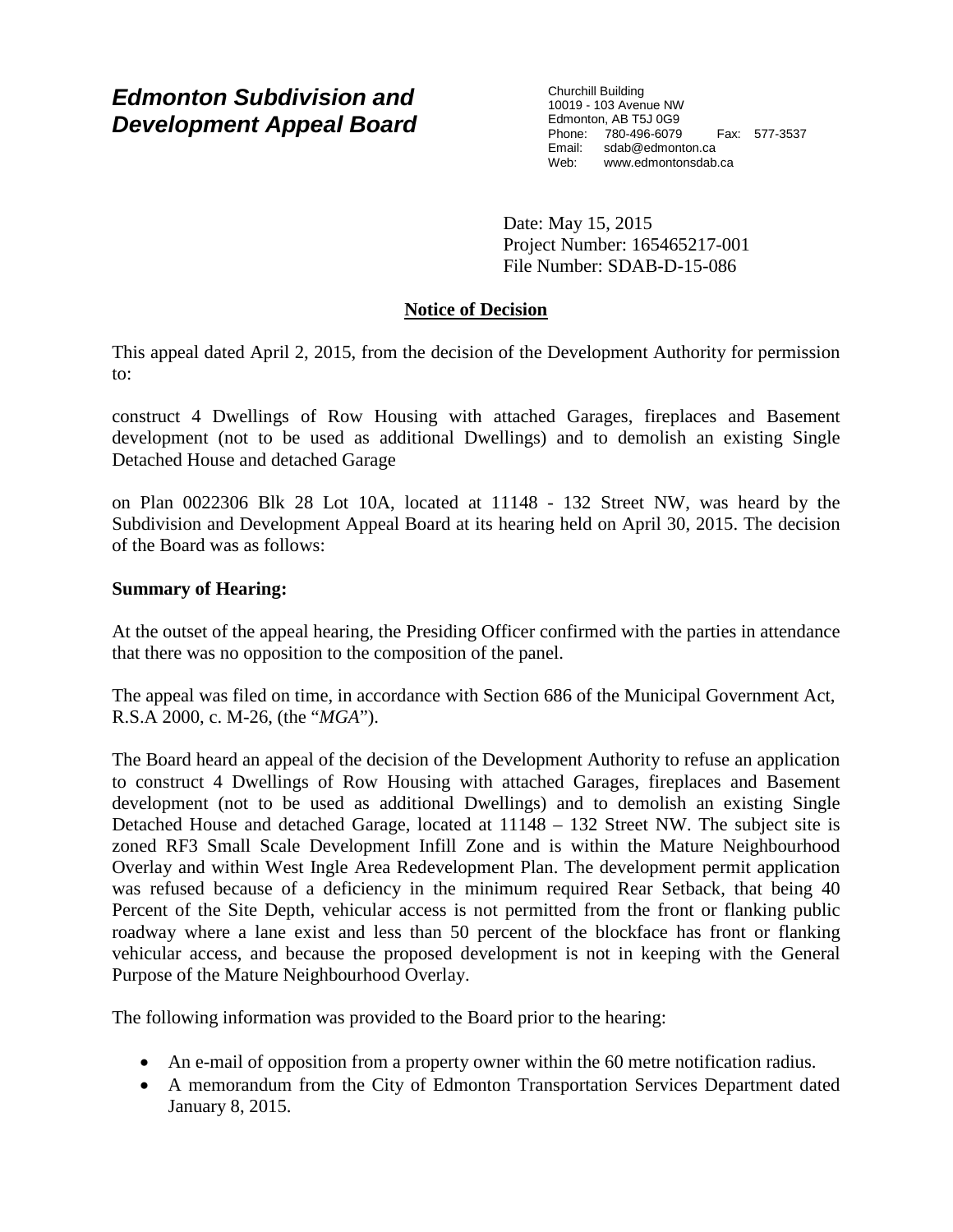- A submission from the Development Officer dated April 24, 2015.
- A submission from the Appellant dated April 30, 2015.

The Board heard from Ms. C. Fortin, representing the Appellant, Brookstate Developments, who provided the following information:

- 1. She reviewed her submission and provided background and context of the neighbourhood as follows:
	- a. Row housing is a permitted use in the RF3 Small Scale Infill Development Zone.
	- b. The area contains a significant amount of new infill developments including many multi-family developments.
	- c. The area immediately east of the development is zoned US Urban Service Zone and includes five properties owned by Winnifred Stewart Association comprised of group homes and multiple dwelling units. The Winnifred Stewart Association has no concerns with the proposed development.
	- d. The area immediately west of the development is zoned RA7 Low Rise Apartment Zone and contains an apartment building. That owner has no concerns with the proposed development.
	- e. Four developments in the immediate vicinity have vehicular access to the flanking street and 64 percent of the developments along 112 Ave have attached garages that face the flanking public roadway.
	- f. 111 Avenue is a transit corridor and most of the development along it is higher density housing.
- 2. She showed photographs of four fourplexes, marked Exhibit "A." She stated two of the fourplexes are located on significantly smaller lots, which in her opinion, sets precedence in this area.
- 3. These developments create affordable housing.
- 4. The proposed development has been designed to fit the area and through consultation they have identified legitimate concerns of neighbours and have been addressed as follows:
	- a. To increase the privacy of the property owner immediately to the south 60 percent of the originally planned south facing windows have been removed with only three windows within the 40 percent required rear setback remain; and the rooftop balconies will be screened with frosted glass.
	- b. The roofline of the proposed development is the same height as the house located on the abutting lot to the south.
	- c. The proposed development, apart from the stairwells which only provide access to the roof top balconies, is two storeys. These stairwells do not include any habitable room.
	- d. There is not a significant sun-shadow effect as the immediately abutting property is located south of the proposed development.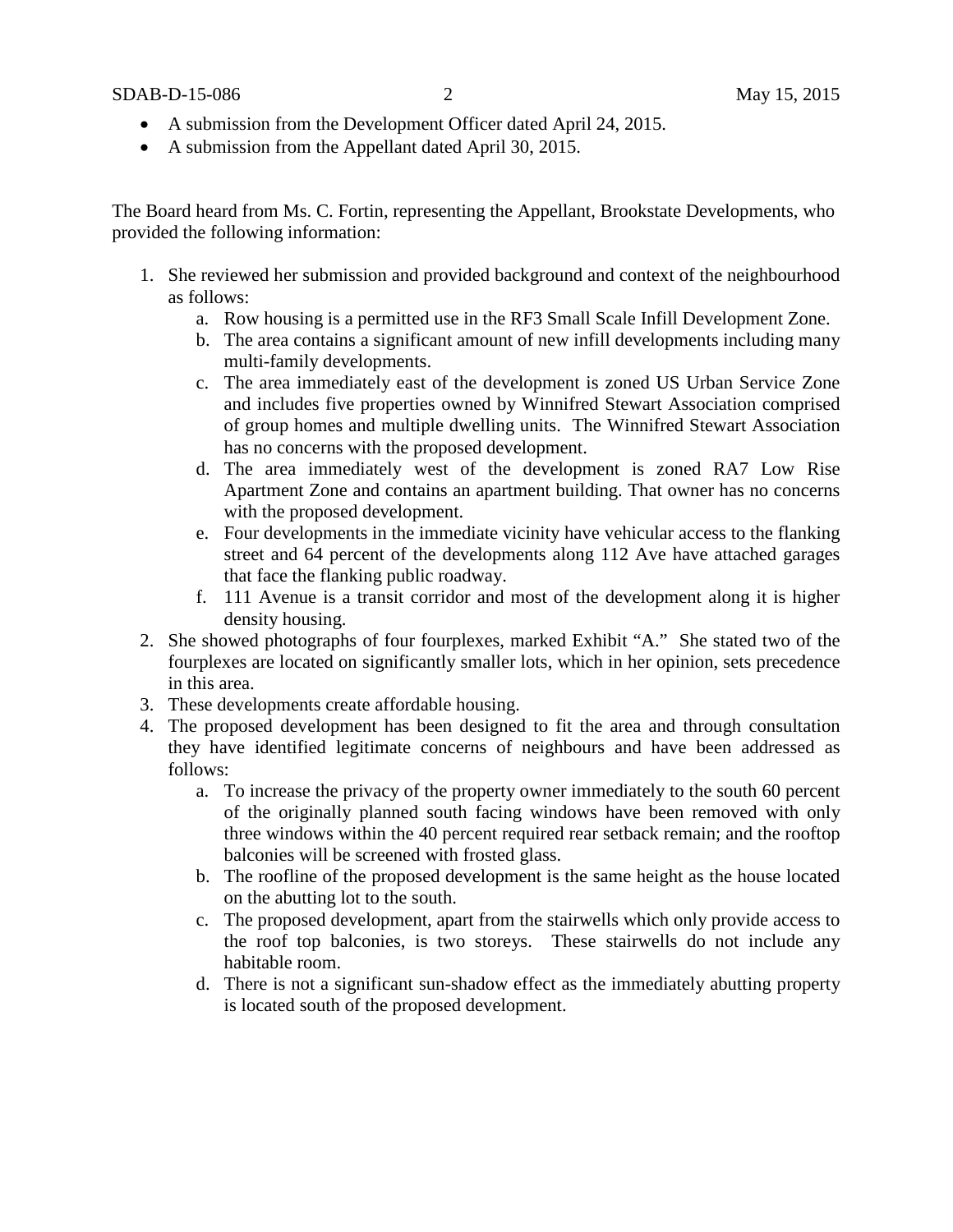- e. Parking congestion is an ongoing issue due to the proximity of the Norquest College as well as the group home uses east of the proposed development. Residents can enroll in the Residential Parking Program in which residents may obtain residential parking permits.
- f. The proposed development includes attached garages and tandem parking spaces on the driveways for a total of eight on-site parking spaces.
- g. Although the driveways will eliminate some on-street parking spaces, the existing development has a driveway so there is no overall impact.
- h. The trees must be removed due to their condition and age no matter what is developed on the site. They are providing significant landscaping including a \$22,000 retainer.
- 5. An effort was made to comply with the community consultation requirement of the Mature Neighbourhood Overlay. Many of the residents are renters and the property owners could not be reached. Many liked the attached garages.
- 6. The property will blend in well and will increase aesthetics and values in the area and there are established precedents which justify the requested variances.
- 7. She showed a drawing with two renderings of a site marked Exhibit "B." The top rendering showed the footprint of the proposed development while the bottom rendering showed a hypothetical footprint of a single family dwelling and a garage suite. She stated that a single family dwelling with a garage suite could be permitted with no variances required and the sun shadowing and other impacts would be the same.

Ms. Fortin provided the following responses to questions:

- 1. The stairway access to rooftop balconies are merely architectural elements. The proposed development meets the height requirement as stipulated in the *Edmonton Zoning Bylaw*.
- 2. Community consultation involved speaking with 14 residents within the 60 metres notification zone. 10 supported the development or had no comment.

The Board heard from Mr. A. Sheahan, representing the City of Edmonton Sustainable Development Department, who provided the following information.

- 1. He did not dispute that the City of Edmonton policy is to encourage infill developments and he supports the densification of housing. However, he believes that maintaining a harmonious balance within the neighbourhood should be part of the review process.
- 2. He concedes that this development achieves one of the goals of infill development which is to increase density but the proposed development does not blend in with the surrounding properties.
- 3. He addressed the photographs presented by the Appellant and pointed out that none have all of the identical characteristics of the proposed development.
- 4. He presented aerial images, marked Exhibit "C," showing further context around some of the photographs provided by the Appellant and stated the following: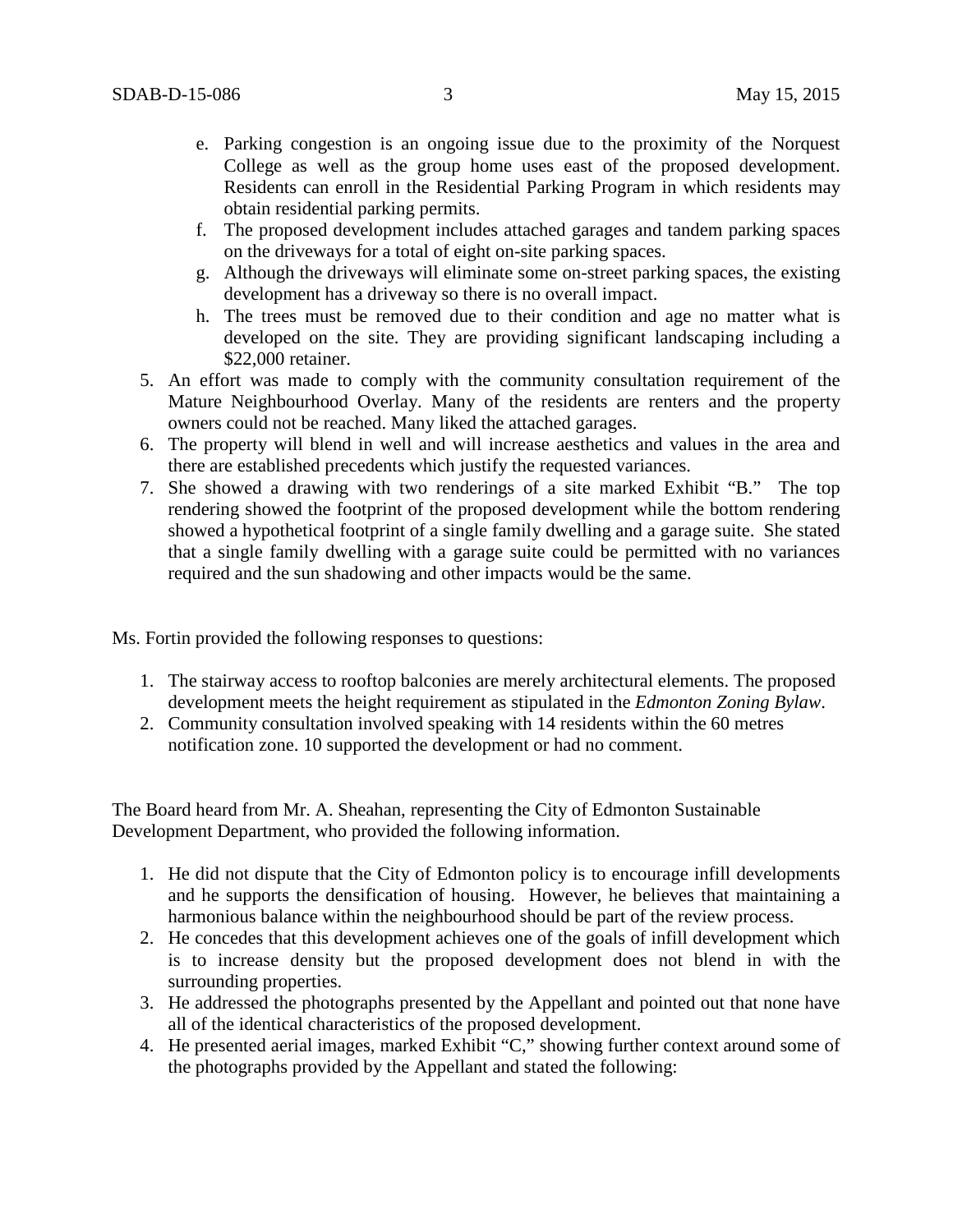- a. The properties numbered one, four and seven all have different setbacks, step backs, massing, lane access, design and facades, and some of which meet the 40 percent rear setback.
- b. The dwelling depicted as number seven is the closest built form to the proposed development as both required a similar and significant rear setback. He noted that the development depicted as number seven was initially refused by the Development Authority but subsequently approved by the Subdivision and Development Appeal Board.
- c. In some of the photos presented, the properties abutting the development are owned by the developer. Therefore the most affected neighbour is essentially the developer.
- 5. He found one similar development located east of 124 Street with similar massing, less dwellings, a similar solid wall facade and rear setback variance. This reinforced his concerns regarding massing and the rear setback variance that would be required.
- 6. He reviewed the elevations of the proposed development and confirmed to the Board that stairwells are exempt from height calculations. He determined that the single facade and other design elements provided a significant impact on the south abutting property which is most affected by the proposed development.
- 7. The other developments located on a corner lot closest to the subject site were mostly single family homes with only one vehicular access to the public flanking roadway. The subject site has two wider vehicular accesses to the public flanking roadway.
- 8. He is aware of the parking issues. The City of Edmonton Transportation Services Department did not provide direct comments as to whether or not removal of on-street parking or driveway access would impact the neighbourhood.

Mr. Sheahan provided the following responses to questions:

- 1. The provision of screening in the form of landscaping along the south property line is not a requirement but may provide mitigation to privacy concerns.
- 2. He stated that the character of a neighbourhood is not defined by the era and ages of the development but may vary from block to block and area to area. Development rights between abutting properties must be respected. In this case, the development review process must assess the effect on the most affected property to the south.
- 3. A single family dwelling development on this site with a detached garage would most likely be in compliance.
- 4. He confirmed that if all the garages were to be located near the rear of the property there would be less of an impact than the proposed development. This is due to the height of an accessory structure is lower than the height of the proposed development. In addition, it would have less of a massing effect.
- 5. He is unable to provide detailed information on the two fourplexes on much smaller lots illustrated in Exhibit "A" without reviewing the plans or comment on required separation distances between a possible garage suite and a single family dwelling.
- 6. There are no other developments with roof top balconies in the area.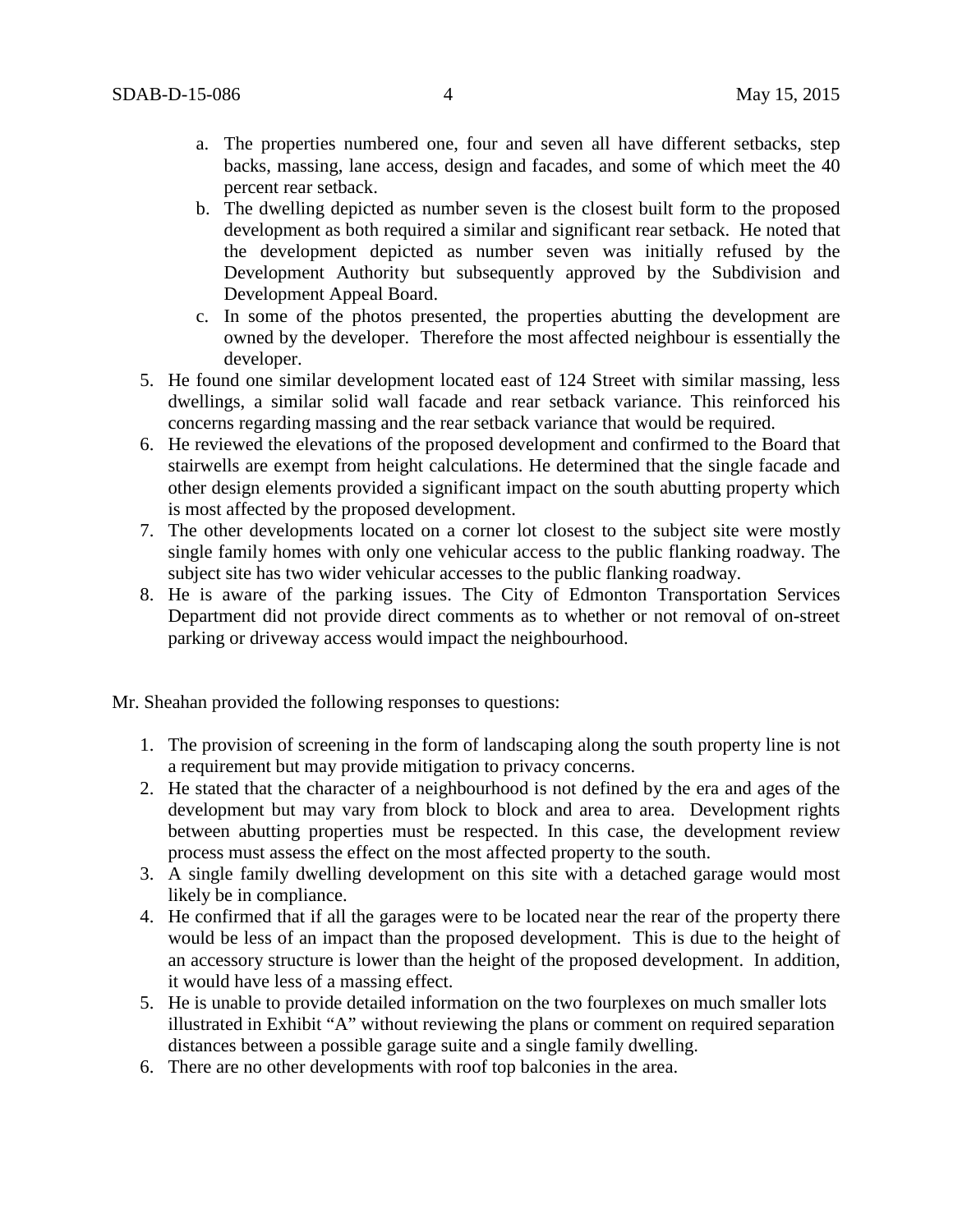7. He reiterated that some of the built forms presented in the Appellant's submission have articulation, greater setbacks and separations which have limiting effects on massing and streetscape.

The Board heard from Nancy and Doug Ference, adjacent property owners immediately to the south, who spoke in opposition to the proposed development.

- 1. They are not opposed to new builds but after meeting with the Appellant they became concerned with the requested variances. They would like the proposed development to be scaled down.
- 2. The photographs provided by the Appellant showed properties that are at least five blocks away. There are many single homes in close proximity to the proposed development.
- 3. The properties on their side of the street are all semi-detached and single family dwellings. Their home and the next 10 homes to the south all include amenity spaces within the backyard. Some homes have single storey garages and others have no garages at all.
- 4. The proposed development does not meet the Mature Neighbourhood Overlay for several reasons:
	- a. It is not sensitive in scale to the existing development as it is very large and imposing. It is two times the length of their home and most of the buildings on their street.
	- b. It is not in keeping with the tradition and character of this area which has peaked roofs and amenity space at the ground level. There are no other developments with rooftop decks.
	- c. The development interferes with both privacy and light. Although direct sunlight is not blocked, natural light is blocked. This two storey development stretches across their property, past the rear of their home and past their parking area.
	- d. The proposed development includes two rooftop balconies which overlook their backyard with an additional two front balconies which overlook the properties across the street. This development has the appearance of a three storey building due to the rooftop decks and stairwells.
	- e. It interferes with pedestrian traffic as the proposed driveways will cross the only sidewalk located on 112 Avenue.
- 5. The proposed development will interfere with the use, value and enjoyment of their property and will reduce outdoor space, privacy and natural light.
- 6. They conducted their own neighbourhood consultation. Seven neighbours within the 60 metres radius and one neighbour located immediately outside the 60 metres radius signed their petition in opposition or provided opposition via e-mail, marked as Exhibit "D".
- 7. The proposed vehicular accesses to the flanking public roadway will make a difficult parking situation worse and will reduce currently on-street available parking spaces.

The Board heard from Kathy Mullen, an adjacent property owner, who spoke in opposition to the proposed development.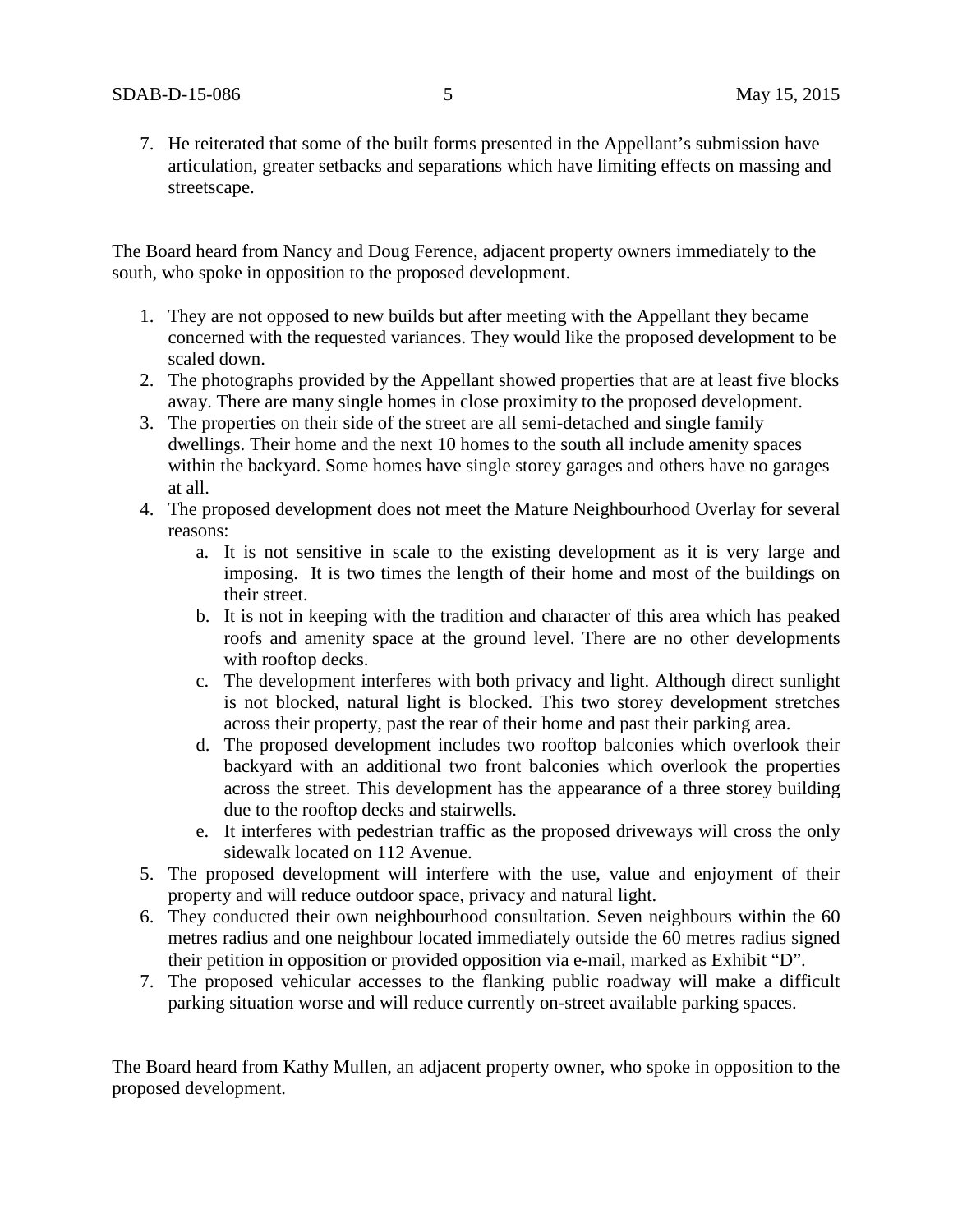- 1. She is the owner of a property directly northeast of the subject site and is opposed to the proposed development as she will be facing a long, tall wall outside her living room window.
- 2. The only sidewalk on 112 Avenue is located on the south side of the street. The proposed driveways will interfere with pedestrians using that sidewalk.
- 3. She would have no problem with a smaller home with a garage suite as the back alley could be utilized for vehicular access.
- 4. She conceded that other allowable developments could be put on the subject site that could have similar impacts on parking and pedestrian traffic.

Ms. Fortin made the following points in rebuttal:

- 1. She had sought input from the opposed parties whom appeared at the hearing.
- 2. There are two other developments along the same block that include 2 driveways onto the flanking street.
- 3. They have met the required site coverage and side setbacks.
- 4. Their landscape plans include four large trees in the rear setback.

## **Decision:**

The appeal is DENIED and the decision of the Development Authority is CONFIRMED. The development is REFUSED.

#### **Reasons for Decision:**

The Board finds the following:

- 1. The proposed Row Housing is a Permitted Use within the RF3 Small Scale Infill Development Zone.
- 2. The Board concurs with the submitted evidence of the Development Authority which deemed the proposed development as not in keeping with the General Purpose of the Mature Neighbourhood Overlay, Section 814.1 of the *Edmonton Zoning Bylaw* for the following reasons:
	- a. The proposed development is a two and a half Storey, four Dwelling units Row Housing with attached garages and roof-top balconies. The proposed development provides a Rear Setback of 5.21 metres, which is deficient by 11.89 metres. This makes it comparatively large and not sensitive in scale to existing developments in the area.
	- b. The proposed development does not ensure privacy on adjacent properties. The majority of Single Detached Housing or Semi-detached Housing in the immediate area is one or two Stories. The cumulative nature of the two roof-top balconies along with second Storey Habitable Room windows facing the interior Side Yard, and the encroachment of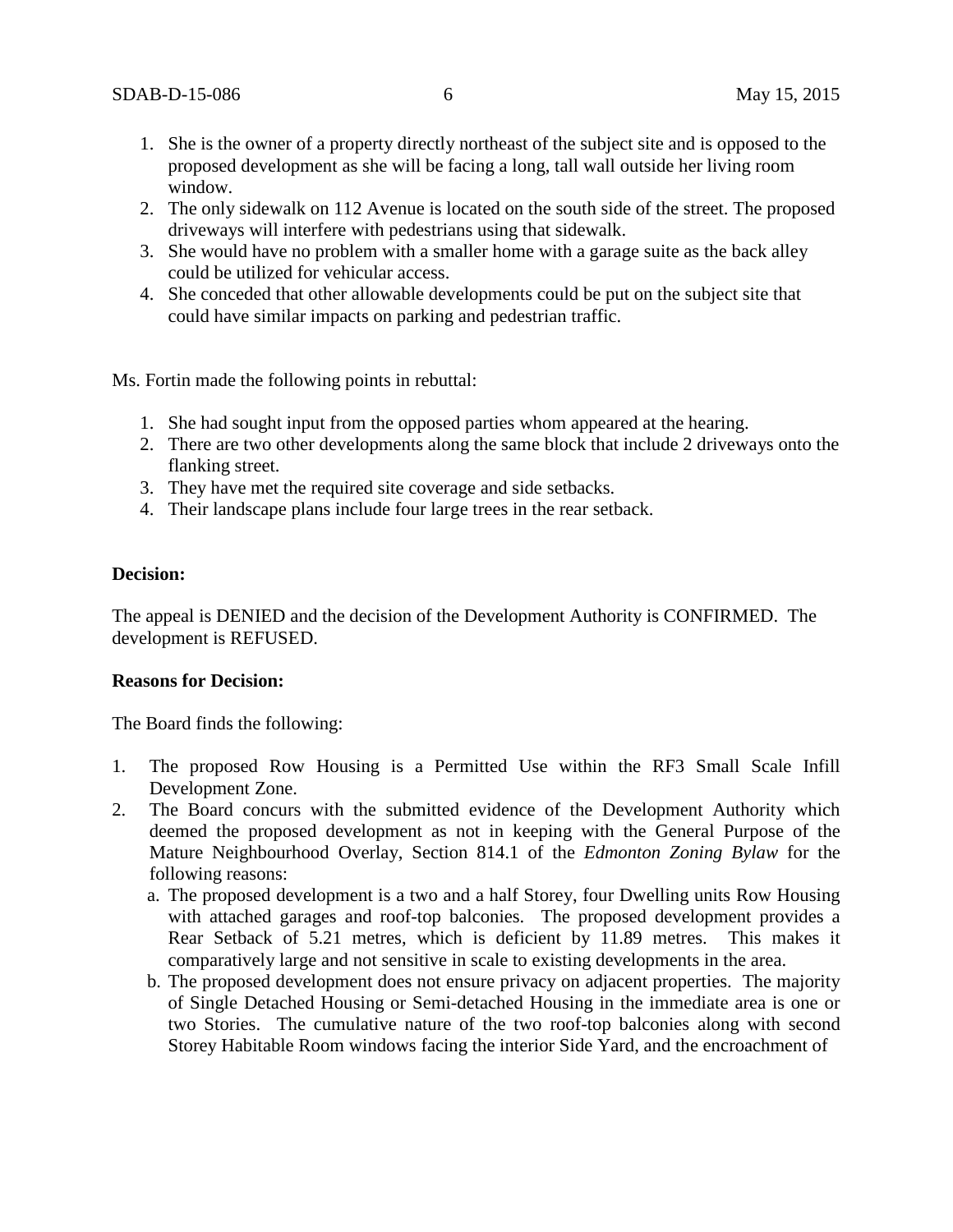the proposed building into the minimum required Rear Setback will create privacy concerns as the development overlooks the Rear Yards of the abutting property and neighbouring properties to the south.

- 3. The Board finds the proposed development is overbuilt for this location and is not in character with the neighbouring properties which have amenity space within the Rear Yard.
- 4. The Board received a petition in opposition to the development from seven neighbouring property owners within the 60 metres notification radius.
- 5. Based on the above, it is the opinion of the Board, that the proposed development will unduly interfere with the amenities of the neighbourhood and materially interfere with or affect the use, enjoyment and value of neighbouring parcels of land.

### **Important Information for Applicant/Appellant**

- 1. This decision may be appealed to the Alberta Court of Appeal on a question of law or jurisdiction under Section 688 of the *Municipal Government Act*, R.S.A. 2000, c. M-26. If the Subdivision and Development Appeal Board is served with notice of an application for leave to appeal its decision, such notice shall operate to suspend the Development Permit.
- 2. When a decision on a Development Permit application has been rendered by the Subdivision and Development Appeal Board, the enforcement of that decision is carried out by the Sustainable Development Department, located on the 5th Floor, 10250 – 101 Street, Edmonton.

*NOTE: The City of Edmonton does not conduct independent environmental checks of land within the City. If you are concerned about the stability of this property for any purpose, you should conduct your own tests and reviews. The City of Edmonton, when issuing a development permit, makes no representations and offers no warranties as to the suitability of the property for any purpose or as to the presence or absence of any environmental contaminants on the property.*

> Mr. B. Gibson, Presiding Officer Subdivision and Development Appeal Board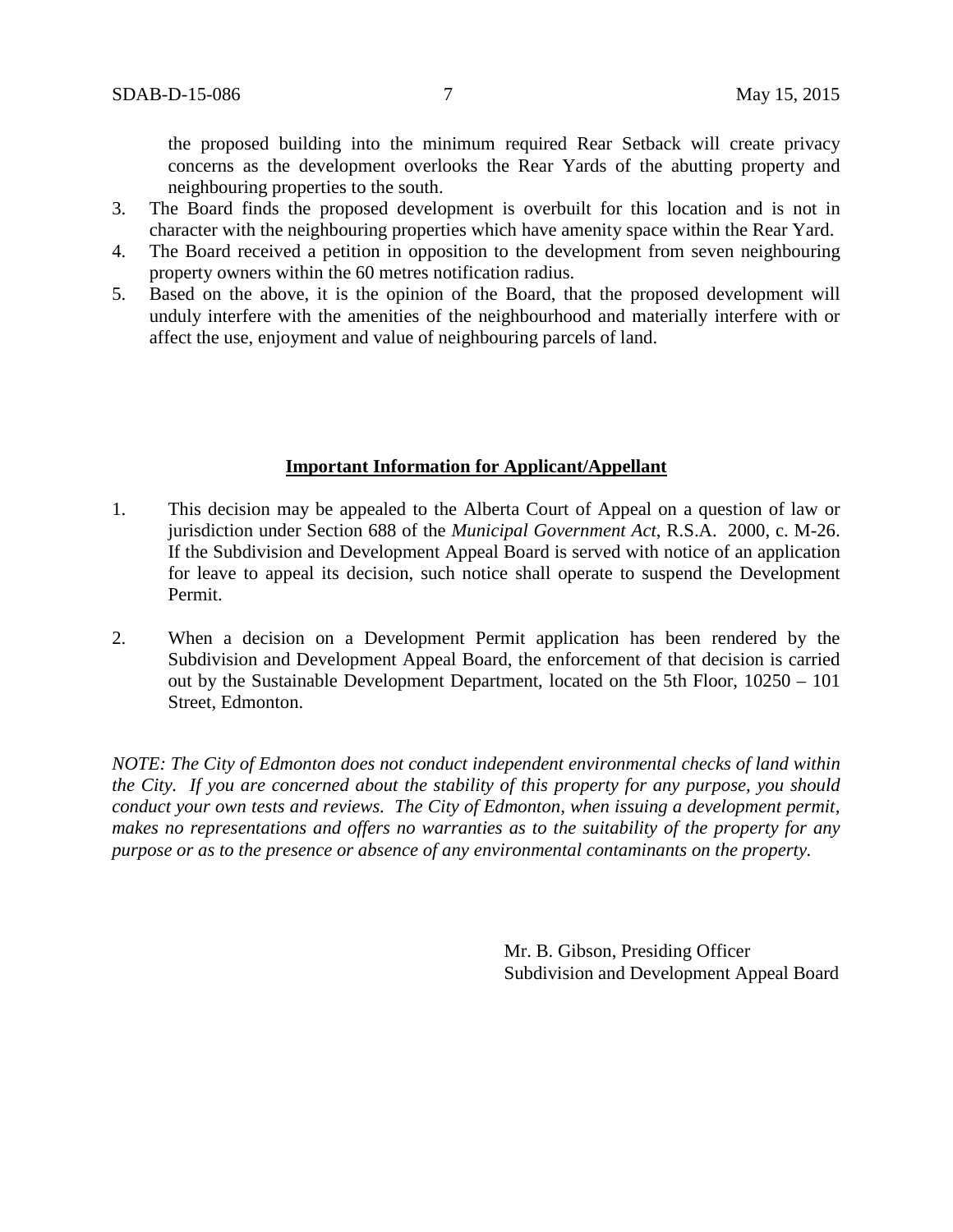# *Edmonton Subdivision and Development Appeal Board*

Churchill Building 10019 - 103 Avenue NW Edmonton, AB T5J 0G9 Phone: 780-496-6079 Fax: 577-3537 Email: sdab@edmonton.ca<br>Web: www.edmontonsdab. www.edmontonsdab.ca

Date: May 15, 2015 Project Number: 164626249-001 File Number: SDAB-D-15-087

# **Notice of Decision**

This appeal dated April 2, 2015, from the decision of the Development Authority for permission to:

Construct a 44 Dwelling Unit Apartment Housing development (4 Storeys with underground parkade)

On Plan N4000R Blk 170 Lot 18, located at 10845 - 83 Avenue NW and Plan N4000R Blk 170 Lot 19, located at 10841 - 83 Avenue NW and Plan N4000R Blk 170 Lot 20, located at 10837 - 83 Avenue NW and Plan N4000R Blk 170 Lot 21, located at 10833 - 83 Avenue NW and Plan N4000R Blk 170 Lot 22, located at 10829 - 83 Avenue NW, was heard by the Subdivision and Development Appeal Board at its hearing held on April 30, 2015. The decision of the Board was as follows:

# **Summary of Hearing:**

At the outset of the appeal hearing, the Presiding Officer confirmed with the parties in attendance that there was no opposition to the composition of the panel.

The appeal was filed on time, in accordance with Section 686 of the *Municipal Government Act*, R.S.A 2000, c. M-26, (the "*MGA*").

The Board heard an appeal of the decision of the Development Authority to refuse an application to construct a 44 Dwelling Unit Apartment Housing development (4 Storeys with underground parkade), located at 10829/10833/10837/10841 and 10845 – 83 Avenue NW. The subject Site is zoned RA7 Low Rise Apartment Zone. A portion of the Site is within the 109 Street Corridor Area Redevelopment Plan. The Remainder of the Site is within the Garneau Area Redevelopment Plan and the Medium Scale Residential Infill Overlay. The development permit application was refused because of an excess in the maximum allowable Density and the maximum allowable Floor Area Ratio, a deficiency in the minimum required Front Setback, an excess in the maximum allowable projection of the front entrance, all of the balconies are not recessed, the parkade ramps project into the Side Setbacks and because of Landscaping deficiencies.

Prior to the hearing the Board was provided with the following information: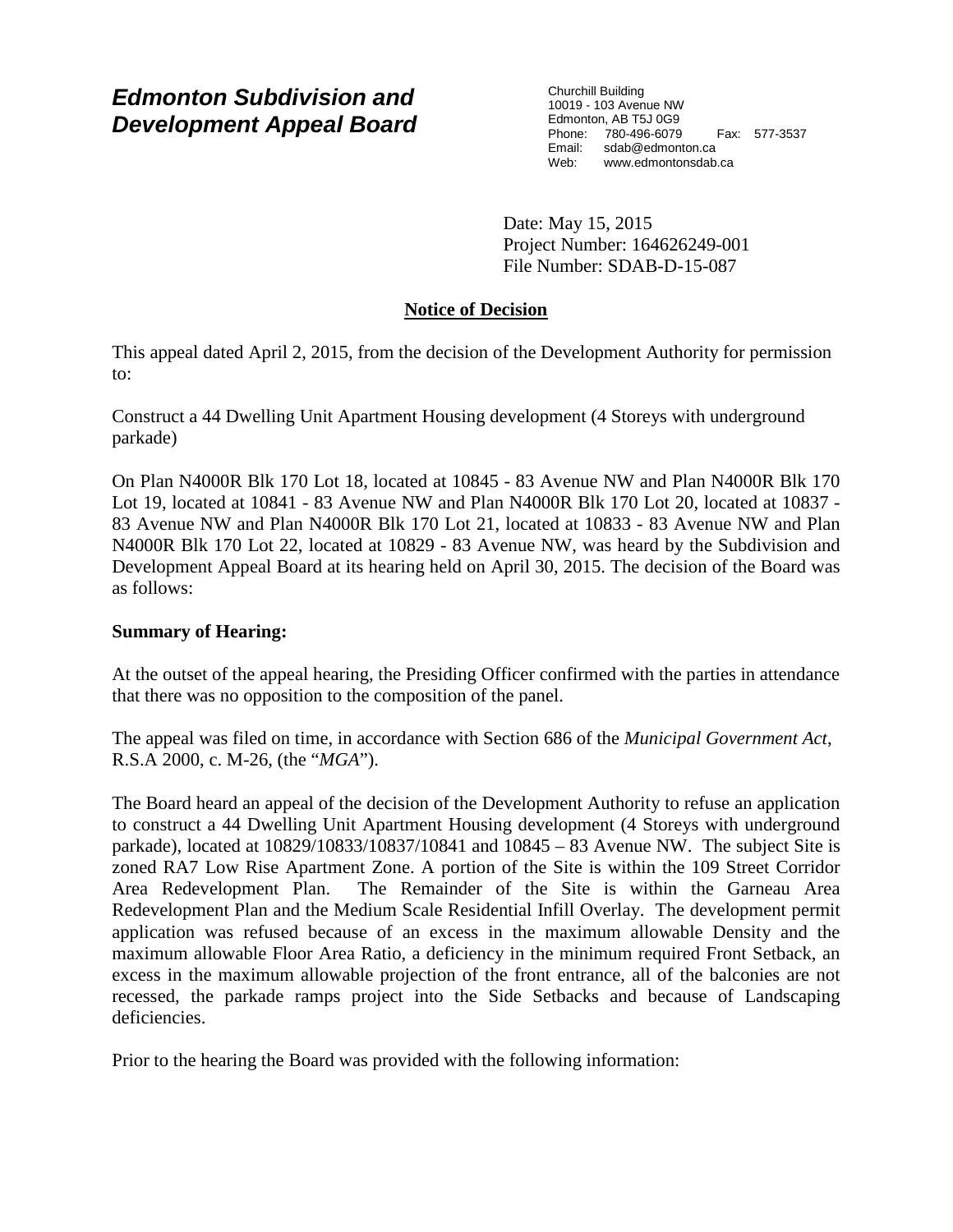- Written submissions received from the Appellant through the on-line system as well as a bound document received on April 24, 2015.
- A written submission from the Development Officer dated April 13, 2015
- A fax from the Garneau Community League received on April 30, 2015

The Board heard from the Appellant, Mr. T. Frost, who provided drawings and floor plans of the proposed building along with pictures of surrounding apartment buildings, and summary of consultation marked as Exhibit "A" and gave the following information:

- 1. Modern design of the building, neighbourhood and community planning were considered during the design process.
- 2. He provided context on the design of the building and requested variances:
	- a. The proposed development will be built on five lots. A parking lot (which is comprised of two lots) west of the proposed development along with the most westerly two lots of the proposed development are part of the 109 Street Corridor Area Redevelopment Plan which are designated to be commercial. However, the Garneau Community League would like those lots to remain residential and the proposed development meets this wish.
	- b. A floor area ratio of 1.98 is proposed while 1.4 is permitted. However, the Garneau Area Structure Plan stated the overall plan objectives as "maintaining Garneau primarily a residential community; to maintain the existing character of the Garneau area; and to encourage and control higher density redevelopment in portions of the Plan area." The proposed development supports the Garneau Area Structure Plan as the building is within the allowable building pocket, meeting both height and setback requirements.
	- c. He presented a letter of support from the Edmonton Design Committee stating that the floor area ratio and density should be varied based on the location and the surrounding commercial buildings.
	- d. His photographic submission shows the blockface Front Setbacks. To the west is a vacant lot, but it is zoned commercial and may have a smaller setback. To the east there are two vacant lots and three single family homes with significantly larger setbacks that skew the average. He does not think these three single family homes will exist much longer. If the proposed Front Setback is compared to the apartment building east of the proposed development, the subject site would require a smaller front setback and would fit in with the blockface. Their design has a recessed front entrance and if the Front Setback was taken from the point of front entry, it meets the Front Setback requirement of the RA7 Low Rise Apartment Zone.
	- e. The front entrance was designed to project from the building as requested by the Edmonton Design Committee. It is a great design feature as it is a delicate structure and does not visually project from the building.
	- f. His photographic submission shows the styles of balconies of other buildings in the neighbourhood which incorporate all recessed balconies, all protruding balconies and mixtures of both. In his opinion, recessed balconies do not add to the look of a building and contribute to energy loss for corner units.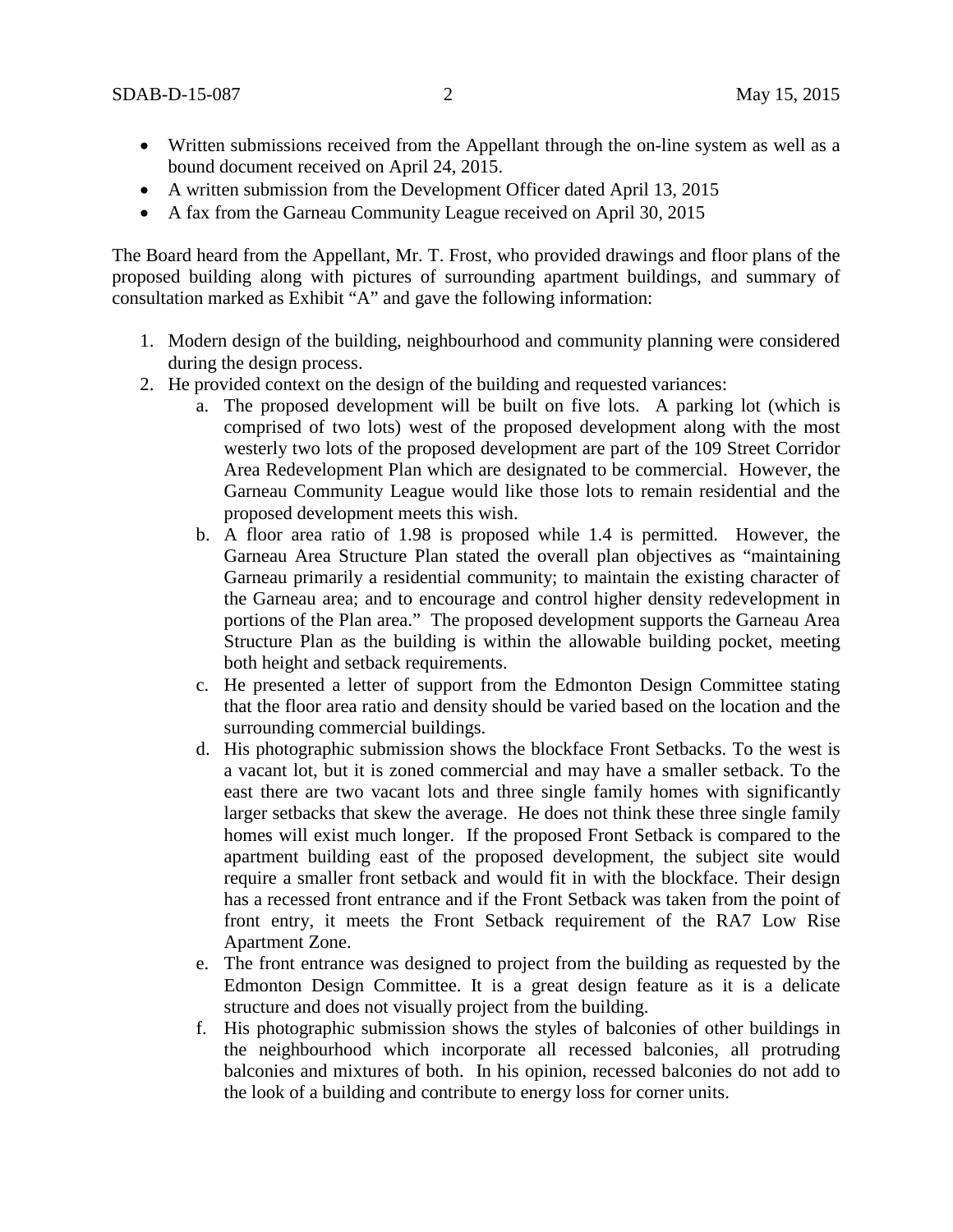- g. The parking ramps were originally designed to be within the building footprint and not within the required side setback. As the ground floor units all have a main floor plaza (amenity area), the Edmonton Design Committee suggested that the parking ramp access be relocated to allow for outdoor plazas to have direct street access and to improve traffic flow in and out of the building parkade. Transportation Services did not object to the relocation of the parking ramps.
- h. They have met the required 50:50 required landscaping ratio of deciduous to coniferous shrubs and have added additional deciduous trees for design reasons. Included in their submission is a letter from the landscape designer stating the reasons for additional deciduous trees.
- i. The building was designed to use the light, sun and sky as a design feature. As the sun rotates, the coloured glass will reflect rays of sunlight differently so the building appearance will vary with changes in the time of day and the season. Subtle areas of colour on the inset of the building which creates a unique design feature to break up the massing and identify different units and building areas.
- j. There are two on site pocket parks where people from the neighborhood can sit, meet and enjoy the public art pieces.
- 3. He met with the Knox-Metropolitan Church on February 3, 2015 and summarized their main concerns and his responses:
	- a. Parking issues. Parking issues have been alleviated as no parking variances have been granted. The proposed development includes 8 extra stalls in addition to required onsite stalls for visitor parking.
	- b. Proposed pocket parks will attract homeless people. The pocket parks are exposed so the homeless will not camp out or cause additional problems.
	- c. The type of public art proposed for the development.
	- d. Bikes will be stored on balconies. There is adequate bike storage in the parking garage and it would be up to the condo board to regulate bike storage within a suite.
	- e. The aesthetic design of the proposed development does not match the style of their church. The church has a beautiful stained glass window but the building is nothing special.
	- f. The proposed development is not family oriented. There are many different types and unit sizes within the proposed development which are up 1,155 square feet making it viable for families. He cannot predict who will ultimately live in the building, but contends that there is something for everyone.
	- g. The proposed development exceeds the allowed density for the RA7 Low Rise Apartment Zone. It is the perfect site for increased density. It is located on two major transportation corridors (109 Street and 82 Avenue) and it is located at the edge of the neighborhood. Traffic will not circulate through the entire neighbourhood to access the proposed development.
- 4. He met with the Garneau Community League Planning Committee in October and November of 2014 and summarized their concerns and his responses for the proposed development: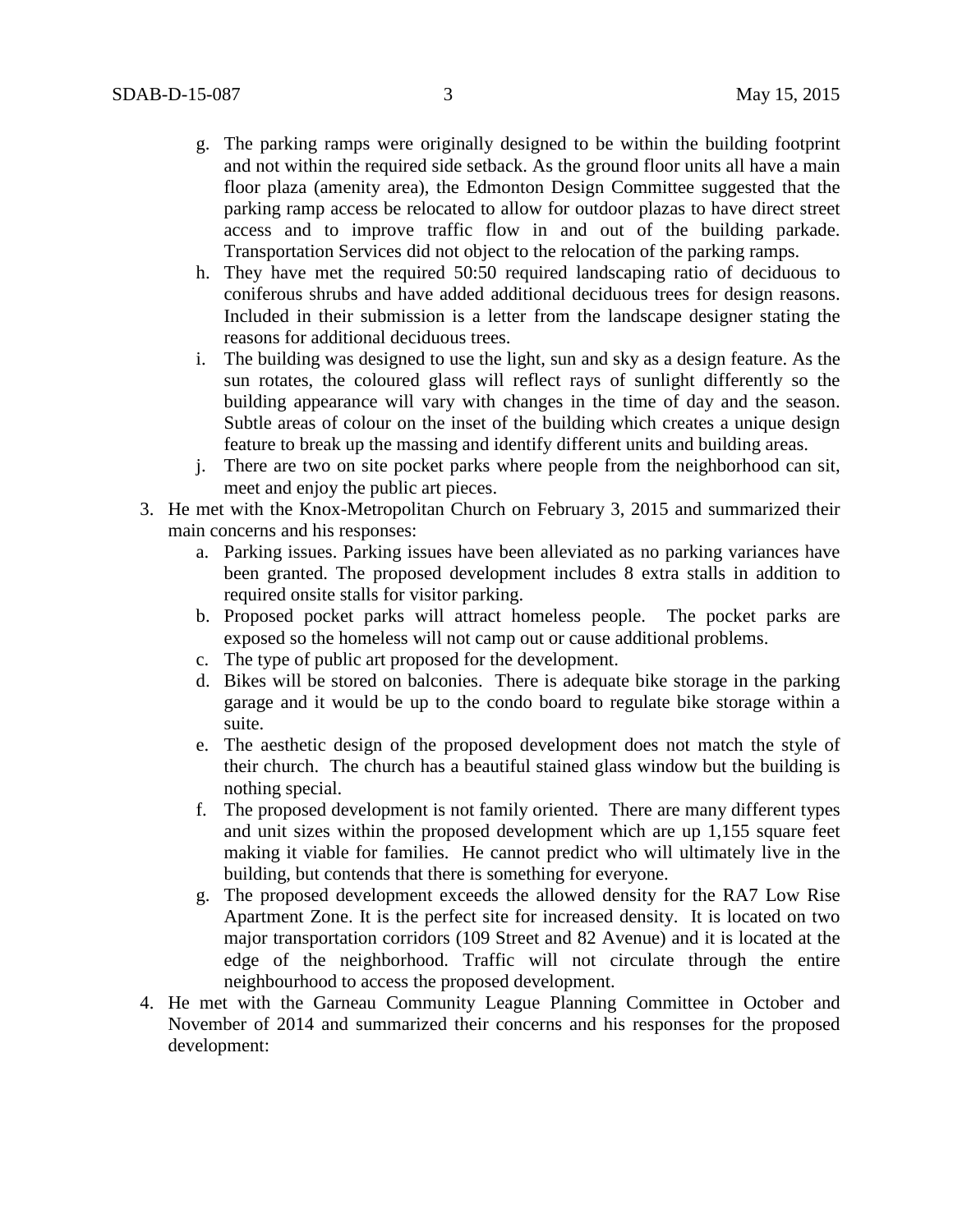- a. The design does not fit within the community. One of the committee members stated the type of architecture they would like to see in the area and gave Rutherford House and the University of Alberta Pharmacy Building as an example. In his opinion, this type of architecture would not work for the scope and size of the proposed development. The submitted photos of new apartment buildings in the area show a variety of style and trends.
- b. One of the existing homes which are to be demolished has historical significance. A photo of one of the home was presented. An interested party could move the home from the site and renovate it in a different location. The Developer of the proposed development would do a full photographic study prior to demolition. The Edmonton Design Committee had no concerns as none of the properties have a historical designation and the Garneau area has many homes, commercial and multi-family properties built in all different styles, eras and times.

The Board heard from Mr. V. Lillo, Developer, who provided the following information:

- 1. He is from the neighborhood and was the former owner of one of the properties to be demolished.
- 2. He wants to build a beautiful building the community will be proud of.
- 3. He canvassed and received support from all of the commercial properties in the nearby area.
- 4. Garneau is a pedestrian friendly area. Many residents work in the area and increased cars would not be a problem.
- 5. The subject site is surrounded by two parking lots for two separate banks making it a unique situation.

Mr. Frost and Mr. Lillo, the Applicants, provided the following responses to questions:

- 1. There is a direct correlation between Density and Floor Area Ratio. A decrease in density will result in a decrease in floor area ratio. They gave additional reasons as to why these regulations should be varied:
	- a. The goal of the City of Edmonton is to increase density in mature neighborhoods.
	- b. The Garneau Area Redevelopment Plan's mission is to increase density.
	- c. The proposed development is next to two transit corridors and within walking distance of a shopping district and the University of Alberta.
	- d. The building fits within the allowed pocket and the allowed size. Having more units available requires a variance for density, but this is a positive thing.
	- e. The subject site is zoned RA7 Low Rise Apartment Zone. If it were located further into the neighbourhood it would be zoned RF3 or RF6 which would not be suitable for this increased density.
	- f. The building would still look the same if an open area were to be cut in the middle to reduce the number of units to meet the allowable floor area ratio and density.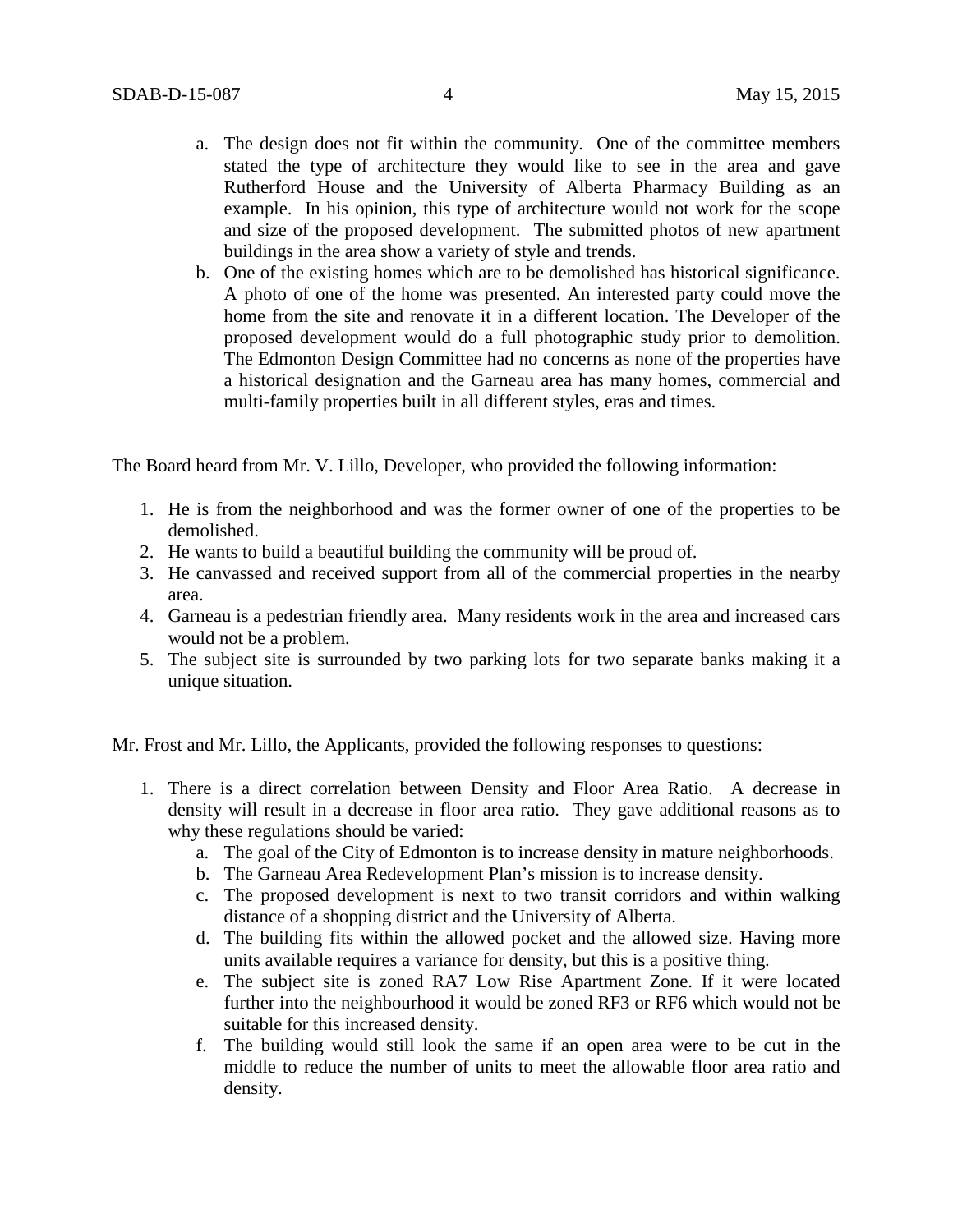- g. The proposed development is on the edge of the neighbourhood and will not increase traffic in the neighbourhood.
- 2. They did not canvas residential neighbours but received phone calls from residential property owners who had received a letter from the City of Edmonton. These calls provided positive feedback.
- 3. Mr. Lillo had arranged the meeting with Knox-Metropolitan Church to discuss their concerns.
- 4. They were aware of the community's wishes to have the first four lots immediately east of 109 Street redeveloped together. Mr. Lillo contacted the owner of the parking lot to purchase the two lots adjacent to 109 Street, but the owner was not interested in selling it.

The Board heard from Mr. M. Harrison, representing the City of Edmonton Sustainable Development Department who provided the following information:

- 1. If the Board considers granting the appeal he requests the scope be changed to include the demolition of the five single detached homes.
- 2. He submitted a letter marked Exhibit "B" from a citizen opposed to the size of the building, the number of units and the impact on traffic in area.

Mr. Harrison provided the following responses to questions:

- 1. The proposed development meets the parking requirements of the *Edmonton Zoning Bylaw*.
- 2. He does not have the power to vary floor area ratio or density. If he could he would refer to the residential infill guidelines, the Garneau Area Redevelopment Plan and the *Edmonton Zoning Bylaw* to make his decision.
- 3. In his opinion, this is the ideal location for a density variance.
- 4. The Garneau Area Redevelopment Plan has mixed objectives but could be consistent with the proposed development. It supports higher density and residential development, especially four storey buildings and contemplates larger buildings on the outskirts of the neighbourhood.
- 5. The CB2 General Business Zone to the rear and west side of the proposed development mitigate the impact of the site and the required variances.
- 6. The front setback requirement and blockface calculation comes from the Overlay, not the underlying RA7 Low Rise Apartment Zone.
- 7. The letter from the Edmonton Design Committee is the only supporting document that came from the meetings.

The Board heard from Mr. D. Brodie, representing Knox-Metropolitan Church, who provided the following information:

1. The proposed development is an Art Deco 1940s building and he is concerned about densification of the site and its effect on traffic congestion and street parking.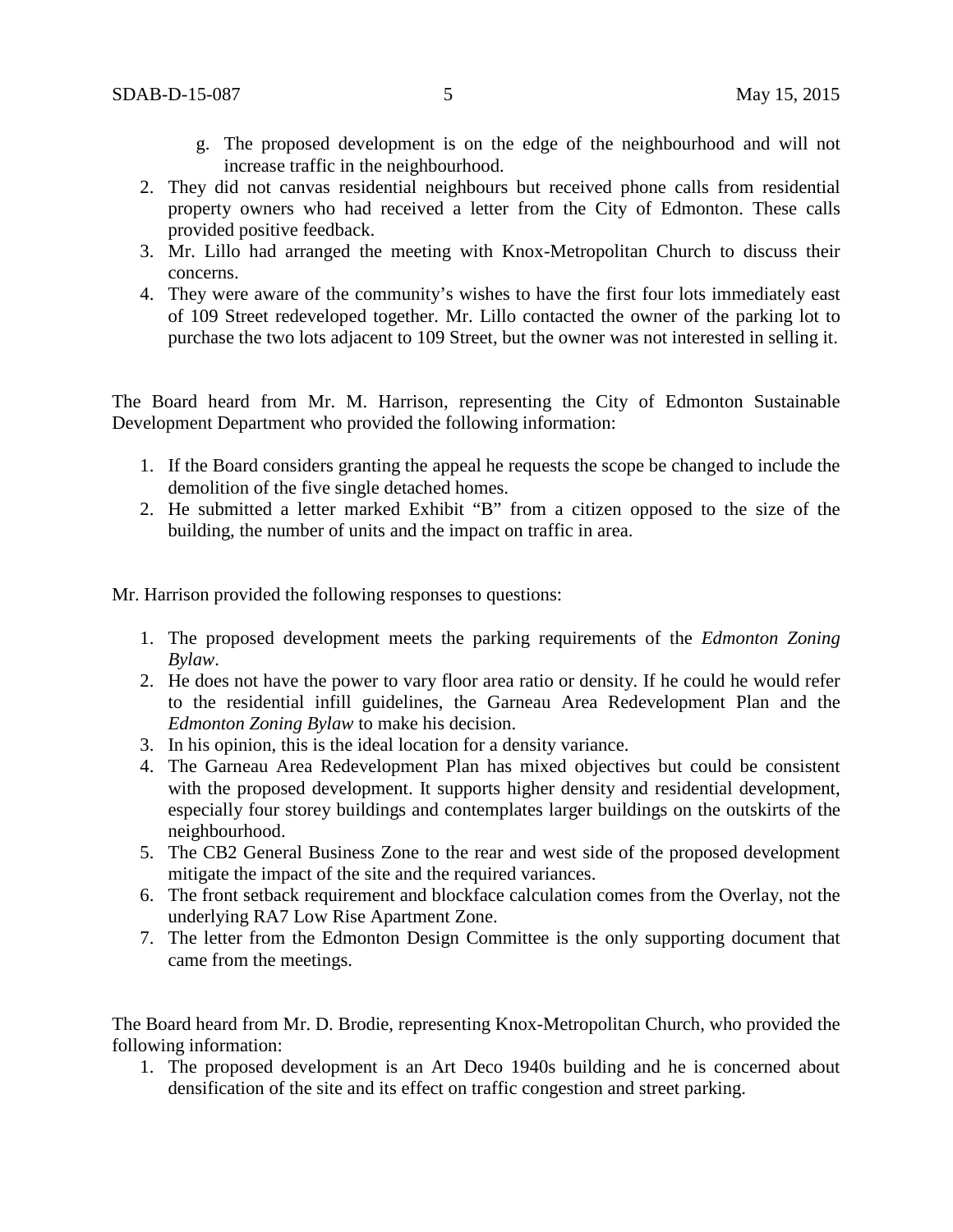- 2. The provisions of the 109 Street Corridor Area Redevelopment Plan does not appear to have been considered.
- 3. He is concerned that 44 cars using the lane to access parking will cause problems.
- 4. He is not against the project but a 44 units building is an over development.

The Board heard from Ms. Wynn, representing Knox-Metropolitan Church. She is also a local resident.

- 1. 83 Avenue is a proposed bike route which will eliminate all street parking and will result in a one-way traffic flow (east to west).
- 2. The rear lane is used by commercial properties for parking and loading. It is very congested and the proposed development will add to that congestion.
- 3. She is concerned about the pocket parks as they appear to be the size of a closet. Their proximity to the private amenity areas of the main floor units could be a safety concern.
- 4. Commercial businesses would support the density variance as they want more potential customers in the area.
- 5. The proposed number of units is excessive.

Mr. Brodie and Ms. Wynn provided the following responses to questions:

- 1. The addition of 19 suites over the allowed 25 suites would negatively impact the area.
- 2. This is a very pedestrian heavy zone and there are also many bikes and cars travelling through the area to get downtown or to the University of Alberta.

The Board heard from Mr. L. Hauer, an adjacent property owner, who spoke in opposition:

- 1. He submitted Exhibit "C", a photo from a recent Edmonton Journal article about the cost of infill. The photo showed an existing older home next to a very large new condo development.
- 2. He was concerned about the increase in traffic as he rents out a property in the area and every tenant has a car.
- 3. This is an adult oriented neighbourhood. There is only one family on the street and he does not believe this will be a family oriented development.
- 4. The number of vehicles travelling on the lane is an accident waiting to happen.
- 5. He is not concerned with the design of the development, but with the density and parking. All the other apartments in the area have resulted in decreased street parking availability.
- 6. All new developments should have to follow the City of Edmonton guidelines and bylaws.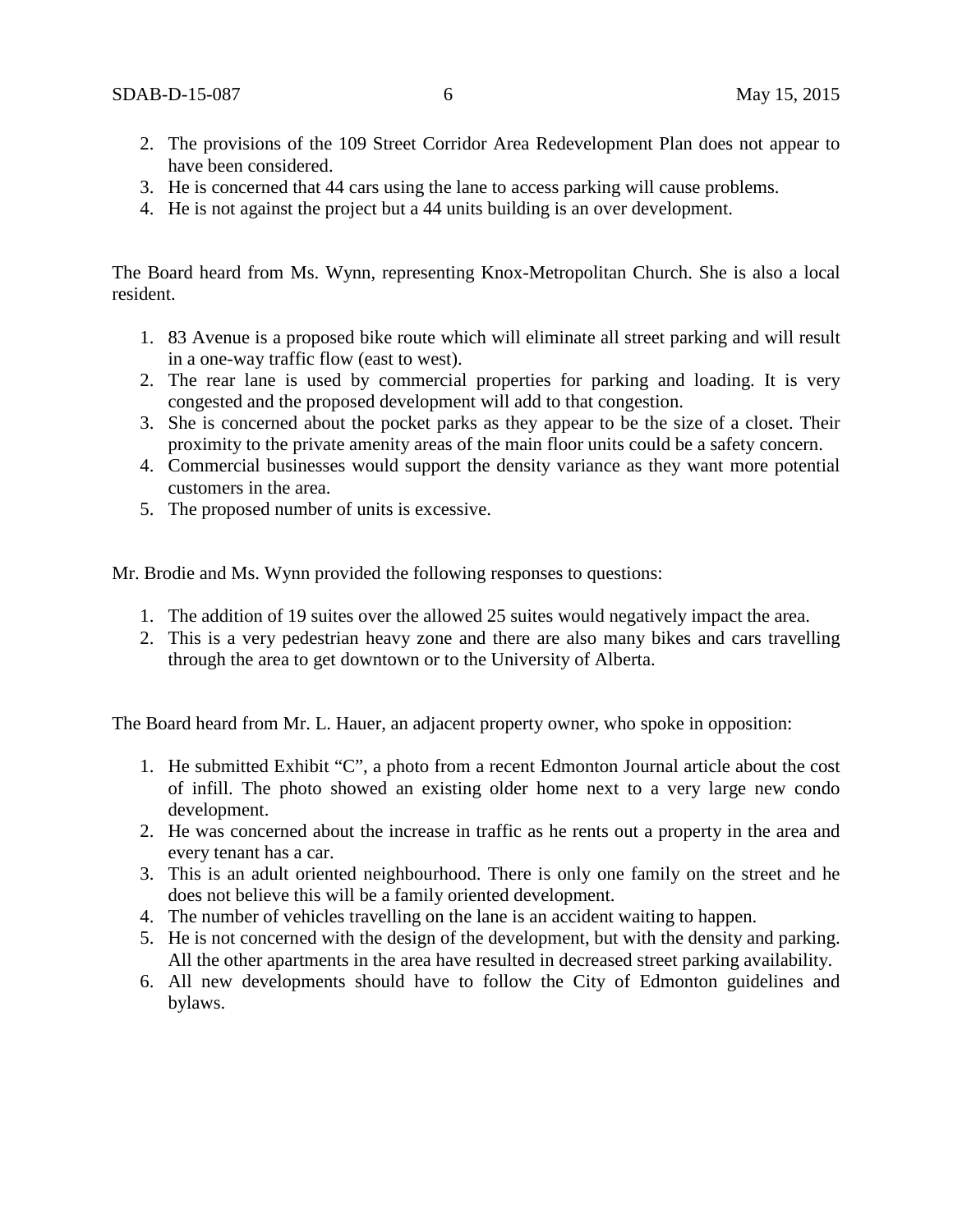Mr. Frost made the following points in rebuttal:

- 1. He is unsure as to why the pocket parks are of such concern but would be willing to replace them with landscaping.
- 2. The building design is within the allowed building pocket and height so the issue of density should be of greater concern than the floor area ratio.
- 3. There are plenty of public transportation options nearby.
- 4. He did not do a written analysis of compliance with residential infill requirements but he did not see any issues.
- 5. While he could have proceeded with requesting a direct control district to facilitate the proposed development, he proceeded with the application and the required variances because of all the positive feedback received from the Edmonton Design Committee and residents.

### **Decision:**

The appeal is ALLOWED and decision of Development Authority is REVOKED. The development is GRANTED as applied for to the Development Authority, subject to the following CONDITIONS:

Landscaping that extends onto or over City-owned lands shall be developed in accordance with the Traffic Bylaw 5590 and the City Design & Construction Standards.

All planting shall be installed to the finished Grade. Where this is not practical in the opinion of the Development Officer, planters may be used. Such planters shall be of adequate design, having sufficient soil capacity and insulation to promote healthy growth.

Soil above underground parking facilities shall be of sufficient depth to accommodate required landscaping, including trees, shrubs, flower beds, grass, and ground cover.

The Development Officer may require, as a condition of Development Permit approval, a guaranteed security, from the property owner, to ensure that Landscaping is provided and maintained for two growing seasons. Only the following forms of security are acceptable:

- a. cash to a value equal to 100% of the Landscaping cost; or
- b. an irrevocable Letter of Credit in the amount of 100% of the Landscaping cost.

The projected cost of the Landscaping shall be calculated by the owner or the owner's representative and shall be based on the information provided on the Landscape Plan. If, in the opinion of the Development Officer, these projected costs are inadequate, the Development Officer may establish a higher Landscaping cost figure for the purposes of determining the value of the Landscaping security.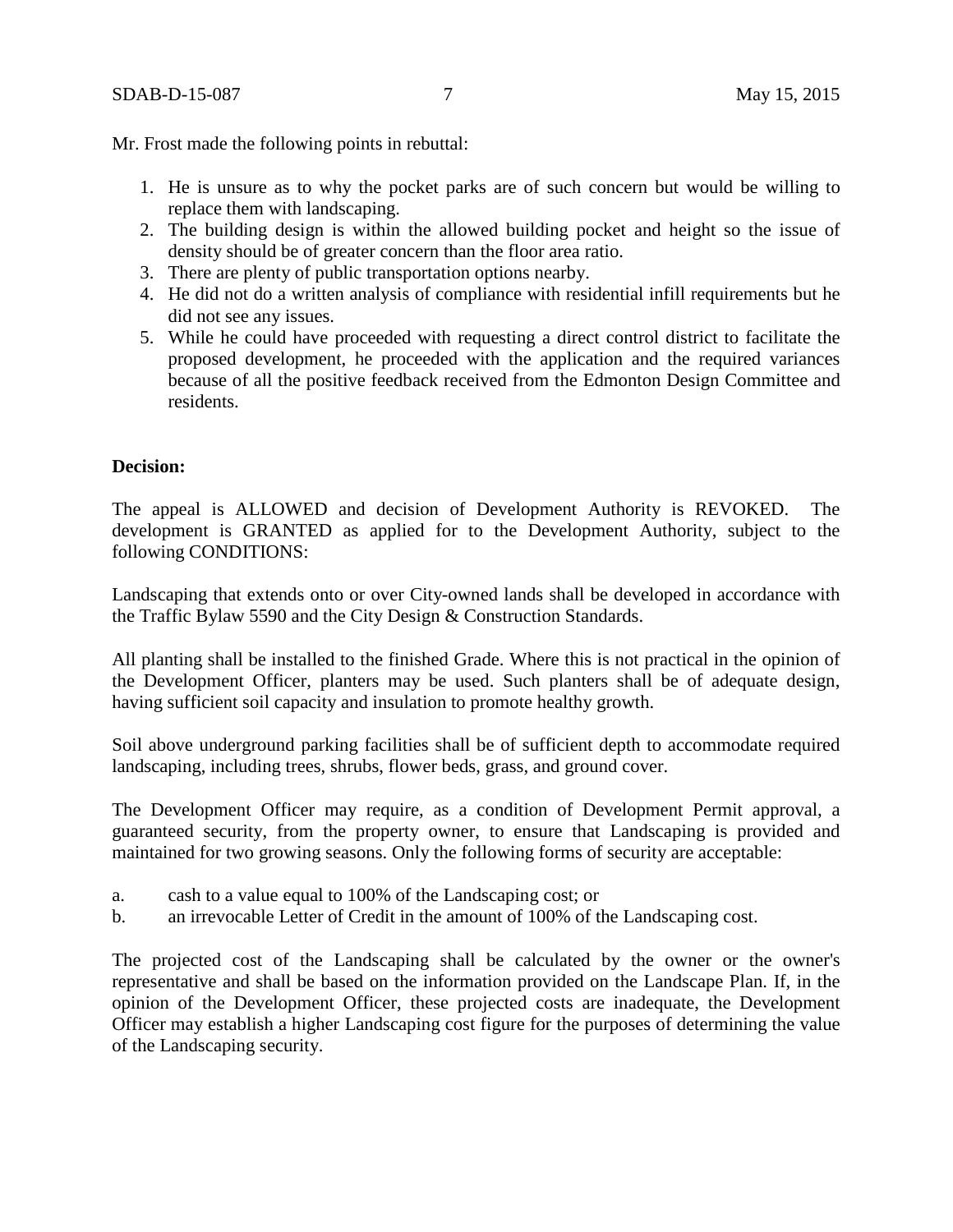If cash is offered as the Landscaping security, it shall be held, by the City, without interest payable, until, by confirmation through inspection by the Development Officer, the Landscaping has been installed and successfully maintained for two growing seasons. Partial refund after installation of the Landscaping or after one growing season shall be considered upon request of the owner, at the sole discretion of the Development Officer.

If a Letter of Credit is offered as the Landscaping security, it shall be in a form satisfactory to the Development Officer. The initial term of the Letter of Credit shall be one year. The Letter of Credit shall be renewed by the owner 30 days prior to expiry and delivered to the Development Officer until such time as the Landscaping has been installed and maintained for two growing seasons.

Upon application by the owner or the owner's representative, a Letter of Credit may be amended to a reduced amount, for attachment to the original Letter of Credit, at the discretion of the Development Officer, when any of the following events occur:

a. the required Landscaping has been properly installed; and

b. the required Landscaping has been well maintained and is in a healthy condition after one growing season.

Upon application by the owner or the owner's representative, a Letter of Credit shall be fully released if the required Landscaping has been well maintained and is in a healthy condition after two growing seasons.

Any Letter of Credit shall allow for partial draws by the City if the Landscaping is not completed in accordance with the approved Landscape Plan(s) within one growing season after completion of the development; or the Landscaping is not well maintained and in a healthy condition two growing seasons after completion of the Landscaping. The City may draw on a cash security or a Letter of Credit and the amount thereof shall be paid to the City for its use absolutely. All expenses incurred by the City, to renew or draw upon any Letter of Credit, shall be reimbursed by the owner to the City by payment of invoice or from the proceeds of the Letter of Credit.

In the event the owner does not complete the required Landscaping, or fails to maintain the Landscaping in a healthy condition for the specified periods of time, and the cash or the proceeds from the Letter of Credit are insufficient for the City to complete the required work, should it elect to do so, then the owner shall pay such deficiency to the City immediately upon being invoiced. The City shall provide an accounting to the owner indicating how the proceeds of the Letter of Credit were applied, within 60 days of completing or maintaining the landscaping.

Upon receipt of a written request from the parties involved in the development, including but not limited to the property owner, condominium association or the issuer of the Letter of Credit, an inspection of the finished Landscaping shall be completed by the Development Officer. Inspections shall be made during the normal growing season, between May 01 and September 30. All reasonable effort shall be made by the Development Officer to perform the inspection within 20 working days of receipt of the inspection request.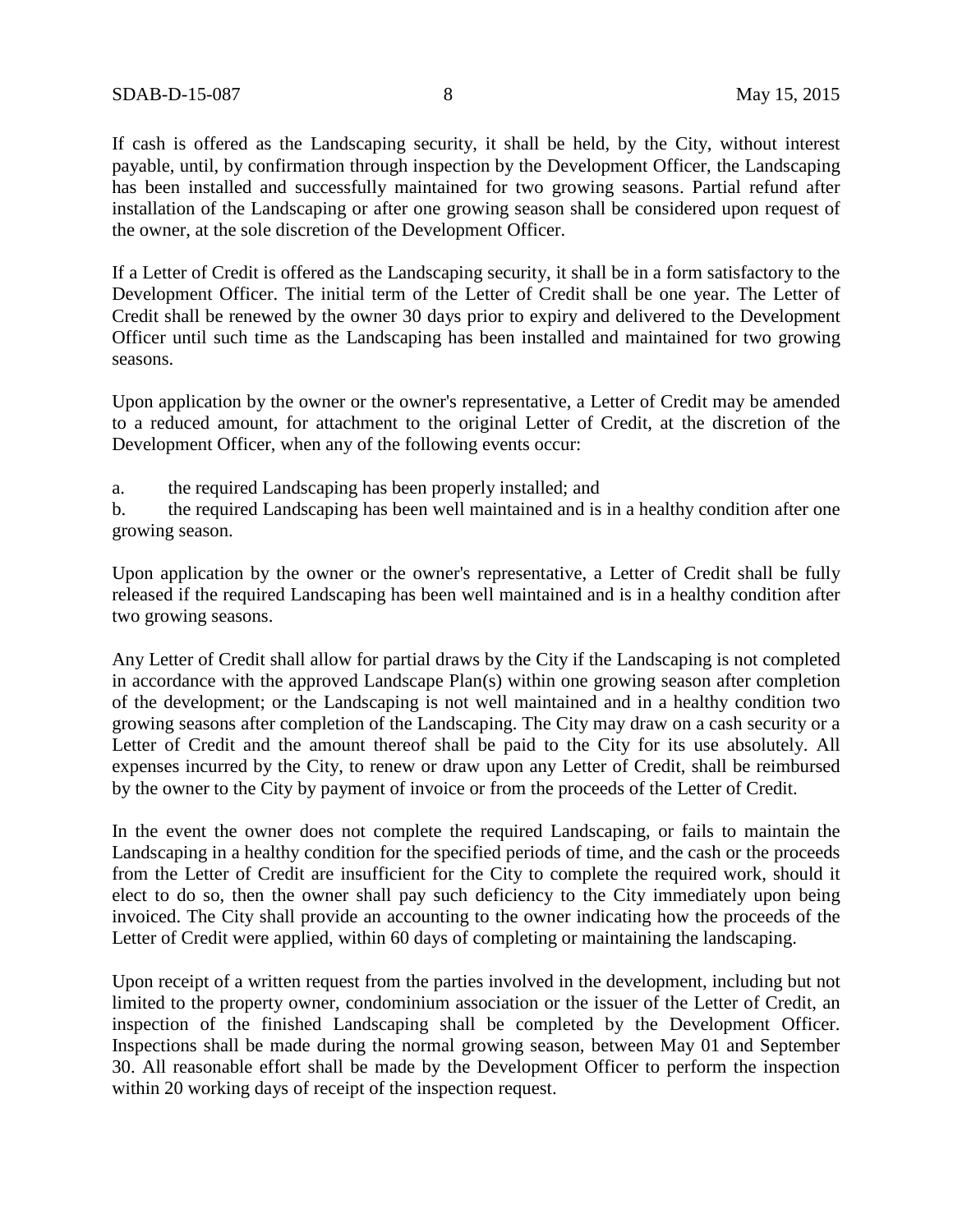PRIOR TO THE RELEASE OF DRAWINGS FOR BUILDING PERMIT REVIEW, the applicant or property owner shall provide a guaranteed security to ensure that landscaping is provided and maintained for two growing seasons. The Landscape Security may be held for two full years after the landscaping has been completed. This security may take the following forms:

- a) cash to a value equal to 100% of the established landscaping costs; or
- b) an irrevocable letter of credit having a value equivalent to 100% of the established landscaping costs.

Any letter of credit shall allow for partial draws. If the landscaping is not completed in accordance with the approved Landscape Plan(s) within one growing season after completion of the development or if the landscaping is not well maintained and in a healthy condition two growing seasons after completion of the landscaping, the City may draw on the security for its use absolutely. Reference Section 55.6

All required parking and loading facilities shall only be used for the purpose of accommodating the vehicles of clients, customers, employees, members, residents or visitors in connection with the building or Use for which the parking and loading facilities are provided, and the parking and loading facilities shall not be used for driveways, access or egress, commercial repair work, display, sale or storage of goods of any kind.

Parking spaces for the disabled shall be provided in accordance with the Alberta Building Code in effect at the time of the Development Permit application, for which no discretion exists.

Parking spaces for the disabled shall be identified as parking spaces for the disabled through the use of appropriate signage, in accordance with Provincial standards.

Bicycle Parking shall be designed so that bicycles may be securely locked to the rack, railing or other such device without undue inconvenience and shall be reasonably safeguarded from intentional or accidental damage, in accordance with the following standards:

Bicycle Parking shall hold the bicycle securely by means of the frame. The frame shall be supported so that the bicycle cannot fall or be pushed over causing damage to the bicycle.

Bicycle parking shall accommodate locking both the frame and the wheels to the rack, railing or other such device with a high security U-shaped shackle lock, if the cyclist removes the front wheel.

Bicycle parking shall accommodate locking the frame and one wheel to the rack, railing or other such device with a high security U-shaped shackle lock, if the cyclist leaves both wheels on the bicycle.

Bicycle parking shall accommodate locking the frame and wheels both to the rack, railing or other such device with a chain or cable not longer than 2.0 m without the removal of any wheels.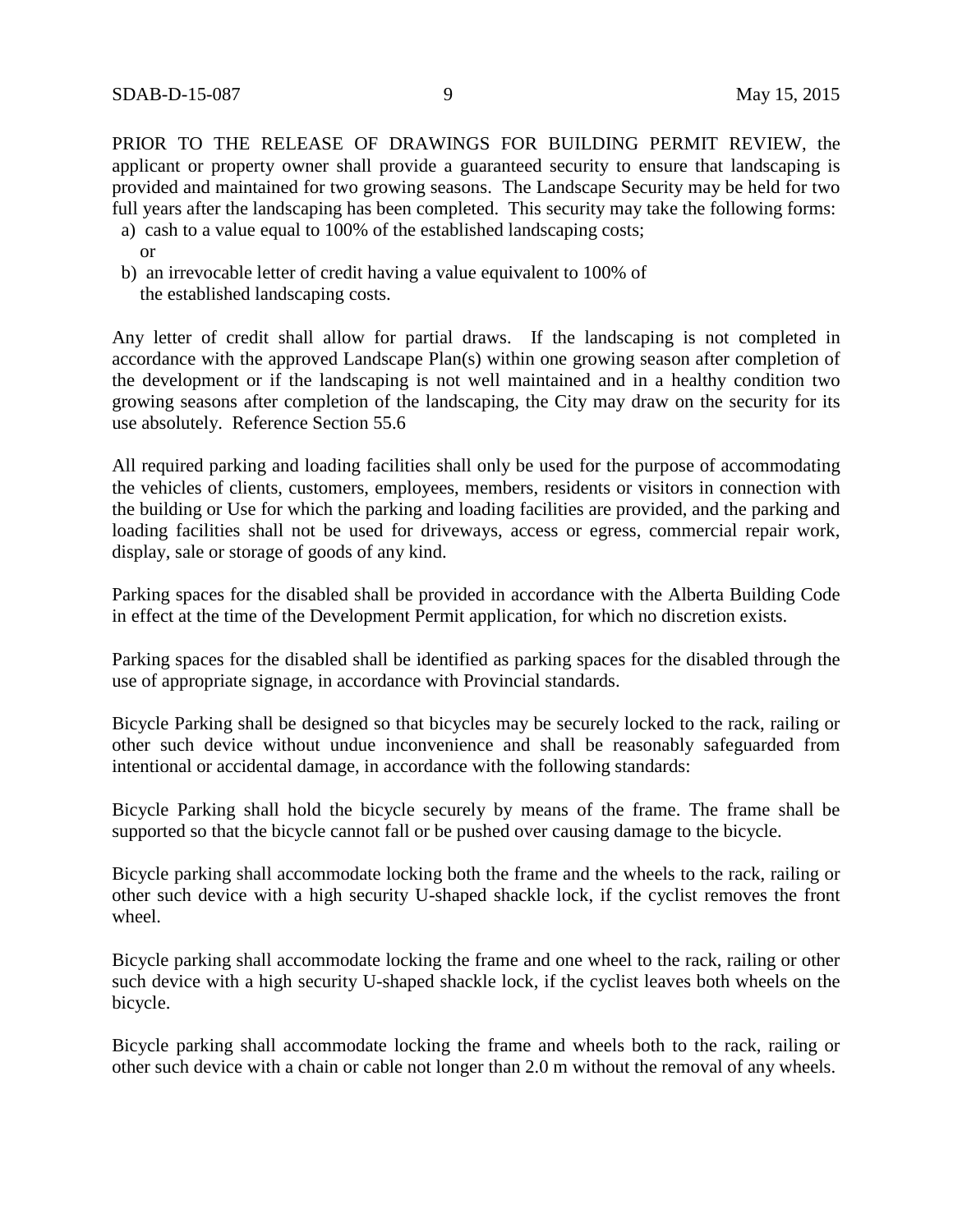Bicycle parking racks, railings or other such devices shall be anchored securely to a hardsurface or fixed structure.

Bicycle parking shall be separated from vehicular parking by a physical barrier or a minimum 1.5 m of open space.

Where the street or Lane from which access is available to any loading or required parking space is Hardsurfaced after the time at which the parking space is provided or required, the person responsible for the construction or maintenance of such parking or loading space shall forthwith be Hardsurfaced such spaces and the access thereto, and the whole area contained within the City-owned land to which a curb crossing permit applies;

Notwithstanding anything contained in the above clause, where a Hardsurfaced Parking Area has been provided on a Site to the minimum required, then the type of surface permitted on the balance of the Site shall be of such material as Transportation Services approves;

In parking areas and similarly congested locations, curbs and other protective measures shall be used to protect adjacent fences, walls, boulevards, landscaped areas or buildings on the Site or an adjacent Site;

Continuous raised or pre-cast curbing of not less than 100 mm in height shall be provided adjacent to streets and required landscaped areas, 600 mm from the front of the parking stall. Concrete curb stops shall be placed to ensure that vehicles do not overhang boulevards, sidewalks, or required landscaped areas. Curbing shall also be required to clearly demarcate the required portion of driveway leading to an internal roadway, aisle, ramp, parking space or loading space;

Where continuing curbs are used as wheel stops, the measured size of parking spaces shall be reduced 1.0 m in length than otherwise required. In such instances, the parking layout should allow for the vehicle to overhang the curb by 1.0 m and such overhang areas must be clear of all obstructions (Signs, shrubs, trees, etc.) and shall not be regarded as a required landscaped area; and

In situations where lighting of off-street parking and loading facilities is to be provided, the lighting shall be arranged, installed and maintained to deflect, shade and focus light away from any adjacent land Uses.

The proposed 4 m and 4.4 m wide one-way directional accesses must be properly signed indicating the operation of the accesses as shown on Enclosure I. All signage must be provided on private property.

The proposed connector sidewalks (6 total) between the north property line of the subject site and the City sidewalk on the south side of 83 Avenue are acceptable to Transportation Services, as shown on Enclosure I.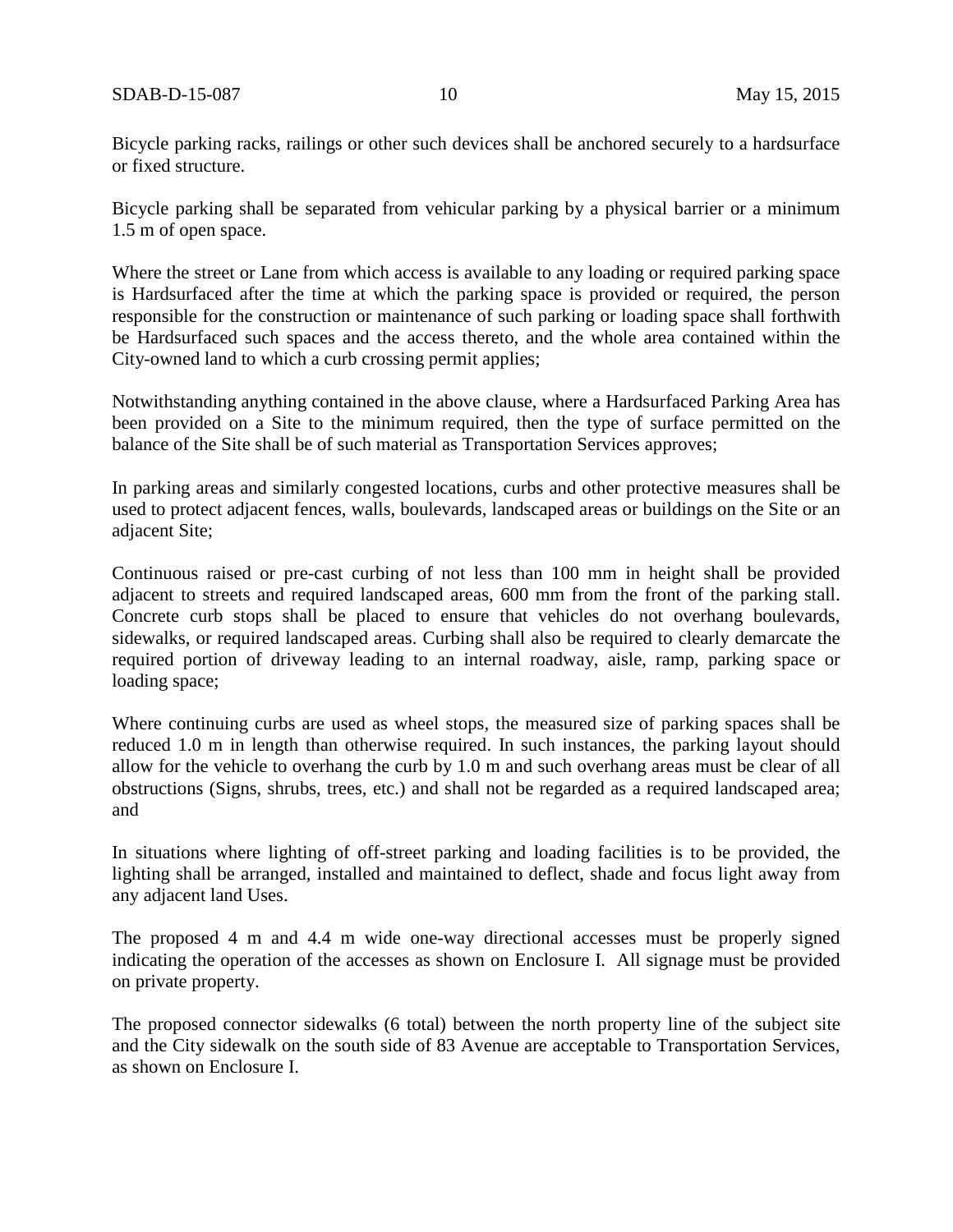The proposed hard-surface connections between the furnished/art amenity pads on private property and the City sidewalk on the south side of 83 Avenue are acceptable to Transportation Services, as shown on Enclosure I. All street furnishings, art, and waste receptacles must remain within private property.

The underground driveway ramp must not exceed a slope of 6% for a minimum distance of 4.5 m inside the property line and the ramp must be at grade at the property line. The proposed ramp slope submitted by the applicant is acceptable to Transportation Services as shown on Enclosure II.

Any underground parking access card devices must be located on site, a minimum of 3 m inside the property line.

The proposed retaining walls bordering the underground driveway/parkade ramp, must not exceed a height of 0.3 m for a distance of 3 m from the property line and no portion of the wall may encroach onto road right-of-way. Should the owner/applicant wish to increase this height, adequate sight line data must be provided to ensure vehicles can exit safely.

There are existing boulevard trees adjacent to the site that must be protected during construction. Prior to construction, the owner/applicant must contact Marshall Mithrush of Community Services (780-496-4953) to arrange for hoarding and/or root cutting. All costs shall be borne by the owner/applicant.

Any hoarding or construction taking place on road right-of-way requires an OSCAM (On-Street Construction and Maintenance) permit. It should be noted that the hoarding must not damage boulevard trees. The owner or Prime Contractor must apply for an OSCAM online at: http://www.edmonton.ca/bylaws\_licences/licences\_permits/oscam-permit-request.aspx

Any alley, sidewalk, or boulevard damage occurring as a result of construction traffic must be restored to the satisfaction of Transportation Services, as per Section 15.5(f) of the Zoning Bylaw. The alley, sidewalks and boulevard will be inspected by Transportation Services prior to construction, and again once construction is complete. All expenses incurred for repair are to be borne by the owner.

There may be utilities within road right-of-way not specified that must be considered during construction. The owner/applicant is responsible for the location of all underground and above ground utilities and maintaining required clearances as specified by the utility companies. Alberta One-Call (1-800-242-3447) and Shaw Cable (1-866-344-7429; www.digshaw.ca) should be contacted at least two weeks prior to the work beginning to have utilities located. Any costs associated with relocations and/or removals shall be at the expense of the owner/applicant.

The applicant shall comply with the requirements of Traffic Bylaw No. 5590 Part II (59) regarding boulevard landscaping. For information call the Parks Branch at 780-496-TREE.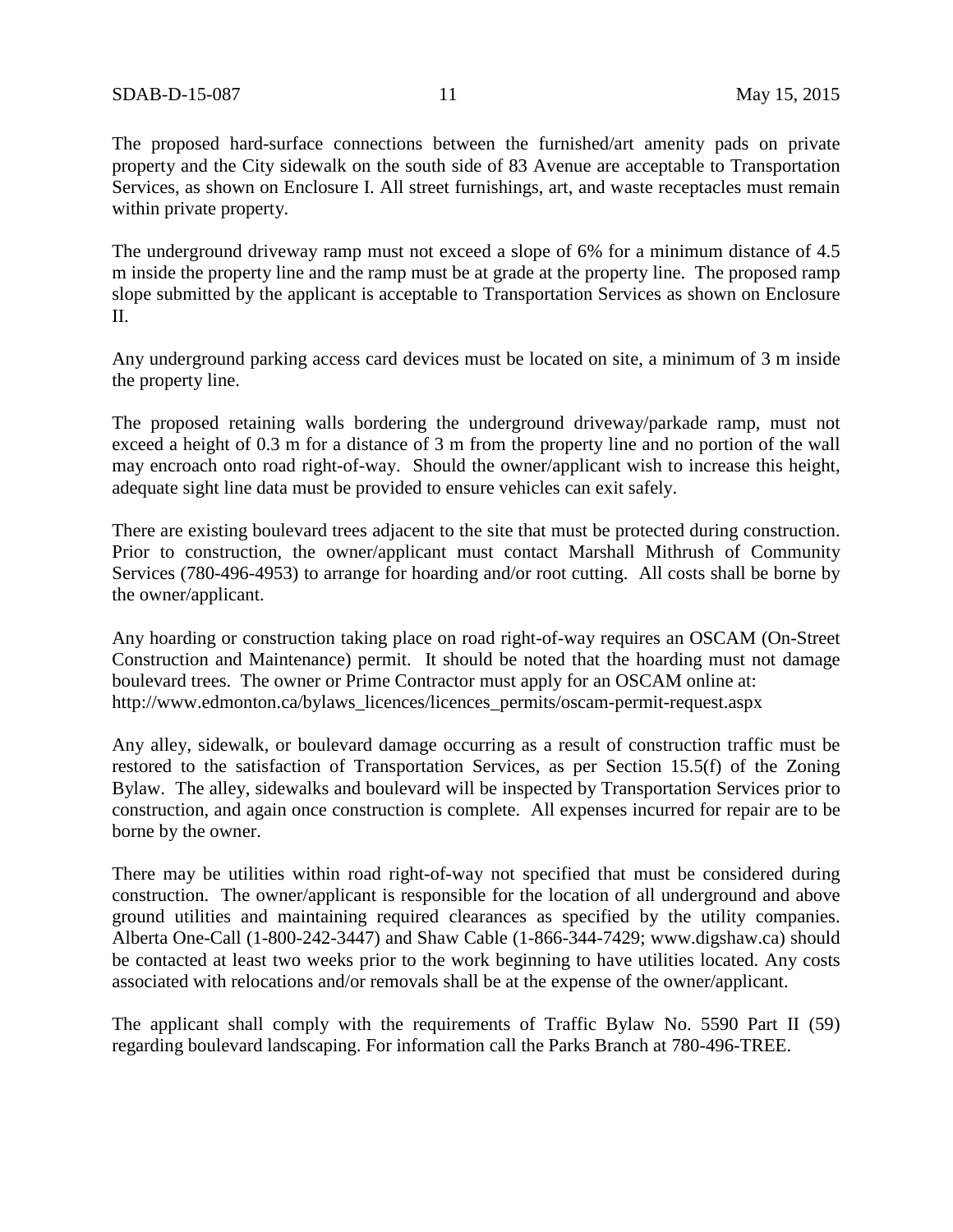Note: A Building Permit is Required for any construction or change in use of a building. For a building permit, and prior to the Plans Examination review, you require construction drawings and the payment of fees. Please contact the 311 Call Centre for further information.

NOTE: The City of Edmonton does not conduct independent environmental checks of land within the City. If you are concerned about the suitability of this property for any purpose, you should conduct your own tests and reviews. The City of Edmonton, in issuing this Development Permit, makes no representations and offers no warranties as to the suitability of the property for any purpose or as to the presence or absence of any environmental contaminants on the property.

The Alberta Electrical Protection Act, Electrical and Communication Utility Systems Regulation require that all buildings, signs, structures and other objects be three meters or more from power lines. If you plan to build near a power line, please contact Edmonton Power, Customer Engineering Services.

All activities or operations of the proposed development shall comply to the standards prescribed by the Province of Alberta pursuant to the Environmental Protection and Enhancement Act and the regulations pertaining thereto.

Exterior lighting shall be developed to provide a safe lit environment in accordance with Sections 51 and 58 and to the satisfaction of the Development Officer.

PRIOR TO THE RELEASE OF DRAWINGS FOR BUILDING PERMIT REVIEW, the applicant or property owner shall pay a Lot Grading Fee of \$ 825.00.

Any outdoor lighting for any development shall be located and arranged so that no direct rays of light are directed at any adjoining properties, or interfere with the effectiveness of any traffic control devices. (Reference Section 51 of the Edmonton Zoning Bylaw 12800)

An approved Development Permit means that the proposed development has been reviewed only against the provisions of the Edmonton Zoning Bylaw. It does not remove obligations to conform with other legislation, bylaws or land title instruments such as the Municipal Government Act, the ERCB Directive 079, the Edmonton Safety Codes Permit Bylaw or any caveats, covenants or easements that might be attached to the Site.

All outdoor trash collection areas shall be located and screened to the satisfaction of the Development Officer in accordance with Sections 55(4) & (5).

PRIOR TO THE RELEASE OF DRAWINGS FOR BUILDING PERMIT REVIEW, the applicant or property owner shall pay a Sanitary Sewer Trunk Fund fee of \$44,924.00. All assessments are based upon information currently available to the City. The SSTF charges are quoted for the calendar year in which the development permit is granted. The final applicable rate is subject to change based on the year in which the payment is collected by the City of Edmonton.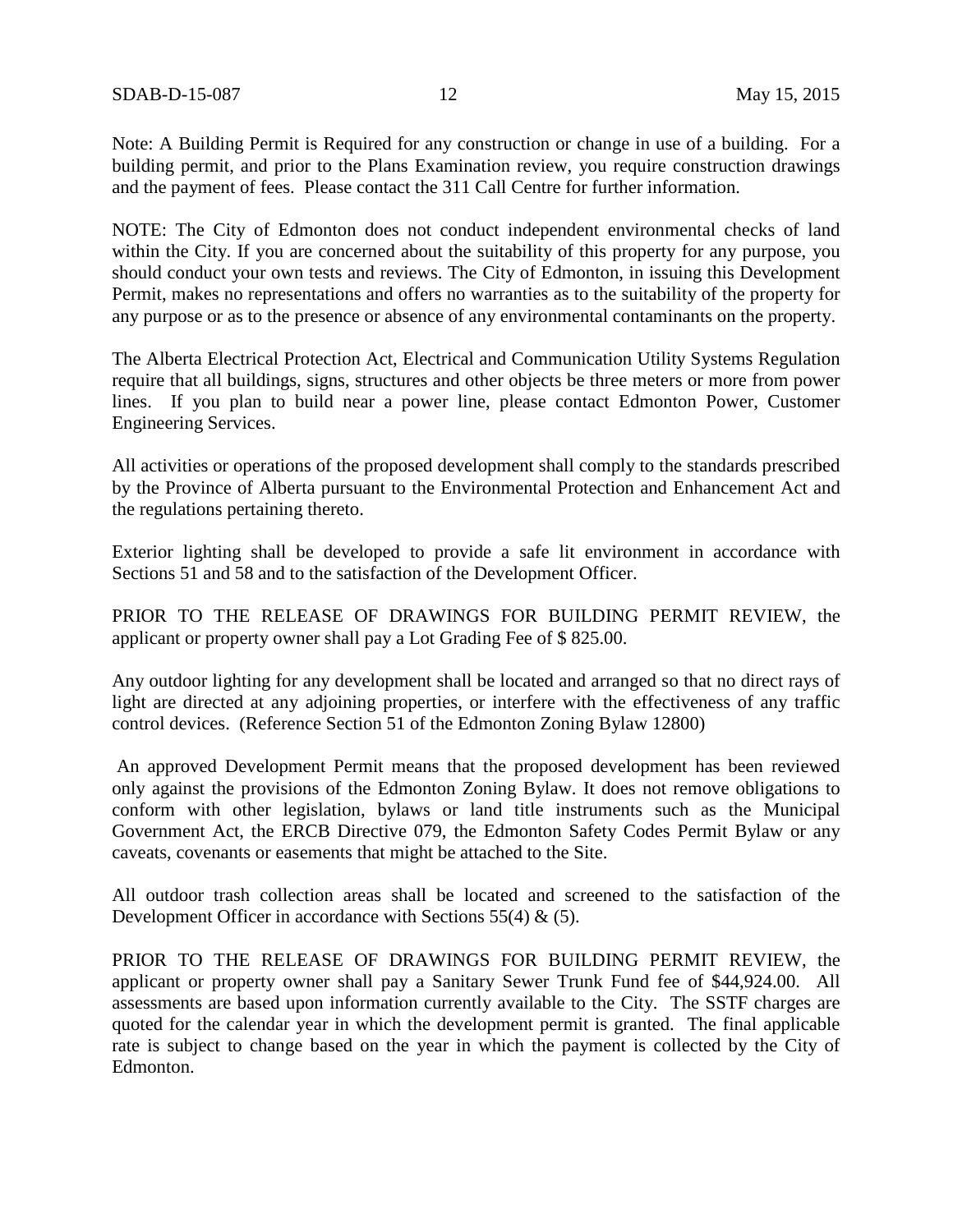### ADVISEMENTS

Identify the Sprinkler Fire Department Connection for the building. Confirm that the building's FDC is located in accordance with ABC 3.2.5.16.

ABC 3.2.5.16. Fire Department Connections

3) The fire department connection referred to in Sentences (1) and (2) shall be located no closer than 3 m and no further than 15 m from the principal entrance to the building.

Identify Emergency Access Route

Ensure: ABC 3.2.5.5. Location of Access Routes

1) Access routes required by the Article 3.2.5.4 shall be located so that the principal entrance and every access opening required by Article 3.2.5.1 and 3.2.5.2 are located not less than 3m and not more than 15m from the closest portion of the access route required for the fire department use, measured horizontally from the face of the building.

### **In granting the development the following variances to the Zoning Bylaw are allowed:**

1. A variance of 0.66 metres from the required Front Setback of 6.46 metres and to permit a Front Setback of 5.80 metres.

2. A variance of 0.76 metres in the 2.0 metres allowed projection into the Front Yard to permit a projection of 2.76 metres into the Front Yard for the front entrance.

3. A variance of section 823.3(2)(j) waiving the requirement Balconies shall be recessed or partially recessed.

4. A variance of section 44(1)(a) to permit the parkade ramp to be located within the required Side Setbacks.

5. A waiver of section 55.8(3)(a) requiring the proportion of deciduous to coniferous trees and shrubs shall be approximately 50:50.

6. A variance of 0.58 to the 1.4 maximum Floor Area Ratio to permit a Floor Area Ratio of 1.98.

7. A variance to the maximum Density of 125 Dwellings per hectare per section 210.4(1). The maximum Density of 25 Dwellings to be varied by 19 Dwellings to permit a total of 44 Dwellings.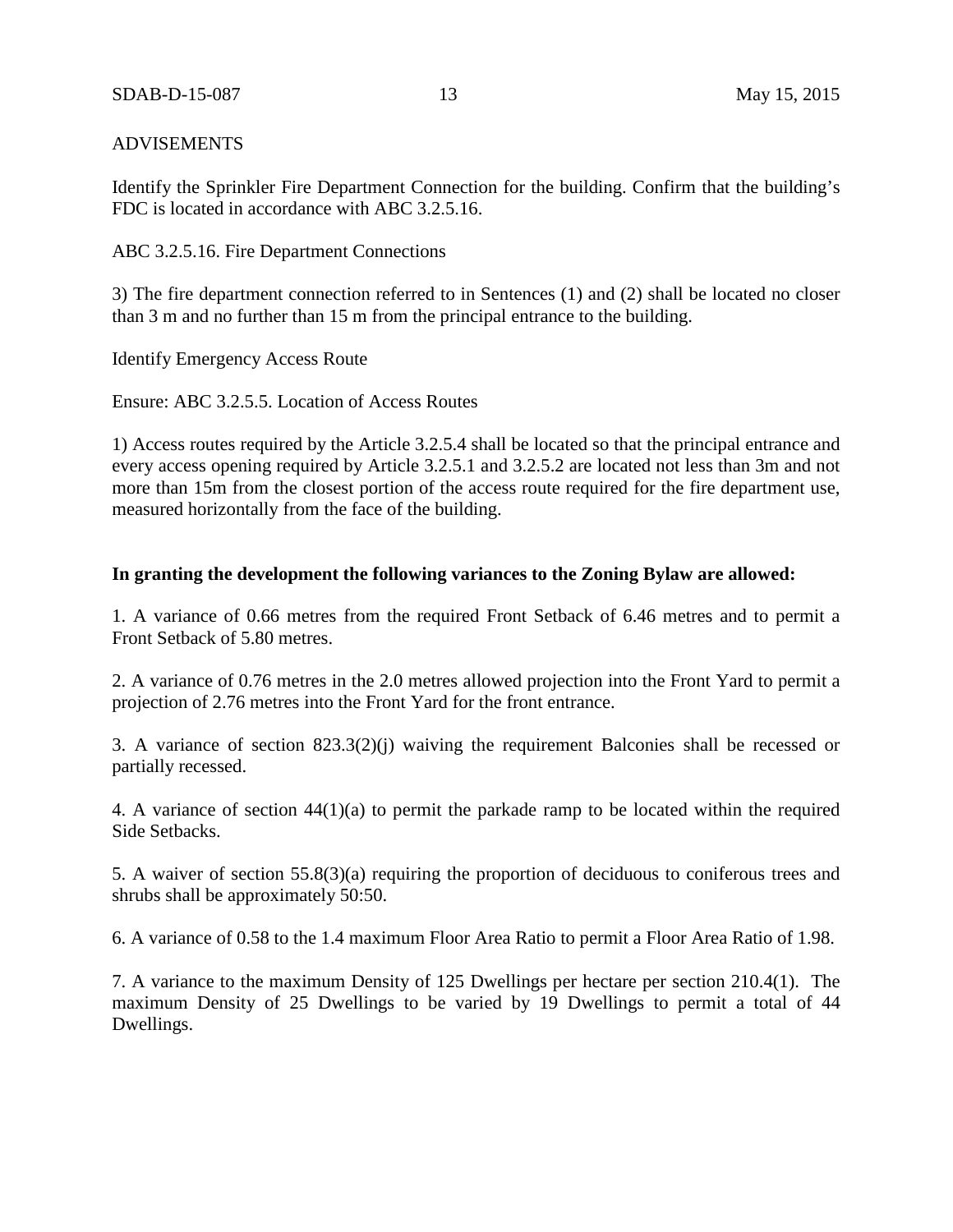## **Reasons for Decision:**

- 1. The proposed development, a four Storey Apartment House, is to be situated on five separate lots along 84 Avenue and is adjacent to two lots which abut 109 Street, a six lane major arterial road.
- 2. All five lots are zoned RA7 Low Rise Apartment Zone. Apartment Housing is a Permitted Use in the RA7 Zone, Section 210.2(1) of the *Edmonton Zoning Bylaw*.
- 3. All five lots are subject to the Medium Scale Residential Infill Overlay of the *Edmonton Zoning Bylaw*.
- 4. The Site straddles two Area Redevelopment Plans. The 3 eastern lots are subject to the Garneau Area Redevelopment Plan (*Garneau ARP)*. As stated in Section 4.6 of the 109 Street Corridor Area Redevelopment Plan (*109 Street Corridor ARP*), the 2 western lots were formerly subject to the *Garneau ARP*, but have been deliberately removed from it and are now subject to the *109 Street Corridor ARP*.
- 5. The overall objectives of the *Garneau ARP* include: maintaining the existing character of the Garneau Area; encouraging and controlling higher density redevelopment in portions of the Plan area and encouraging a variety of residential built forms to meet the accommodation needs of various groups. The 3 eastern lots are within the RA7 Low Rise Apartment portion of Sub Area 2 of the *Garneau ARP* which describes the area as predominated by walk up apartment buildings with pockets of single family dwellings interspersed among them. In this area apartment housing is contemplated and two policies apply:
	- i. Future residential development in Garneau will, where possible, provide for a mix of unit types as defined by size, amenity space, and access and family oriented housing will be especially encouraged (policy g.1 of the *Garneau ARP*)
	- ii. Future residential in sub-area 2 will involve a mix of housing types including:
		- i. Walk-up apartments, limited to four storeys, except that the height may be increased to five storeys on sites adjacent to an existing building of five or more storeys, when a direct control district is used to minimize the perception of height and mass, and promote innovative design; and
		- ii. Stacked row housing. (Policy 2.1 of the *Garneau ARP*)
- 6. The two western lots are located in the Mixed Use Commercial District of the *109 Street Corridor ARP.* Within Section 3.2 of the *109 Street Corridor ARP,* the overview, general intent and policy directives for the Mixed Use Commercial District contemplate developments which are commercial and mixed use with commercial developments at grade and the potential for residential uses above and which are oriented towards 109 Street, not the avenues. Consolidation of lots is encouraged to meet these objectives.
- 7. As per Section 687(3)(a.1) of the *Municipal Government Act,* the Board must comply with statutory plans including the *Garneau ARP* and the *109 Street Corridor ARP* and also with the *Edmonton Zoning Bylaw* (subject to the variance power in 687(3)(d)). However, to the extent that the goals, policy and vision of *109 Street Corridor ARP* would preclude pure Apartment Housing on two western lots, the aspirational plan is conflict with the *Edmonton Zoning Bylaw* and the *Edmonton Zoning Bylaw* which lists Apartment Housing as a Permitted Use in the RA7 Zone prevails (*McCauley Community League v. Edmonton (City)*, 2012 ABCA 224 (CanLII).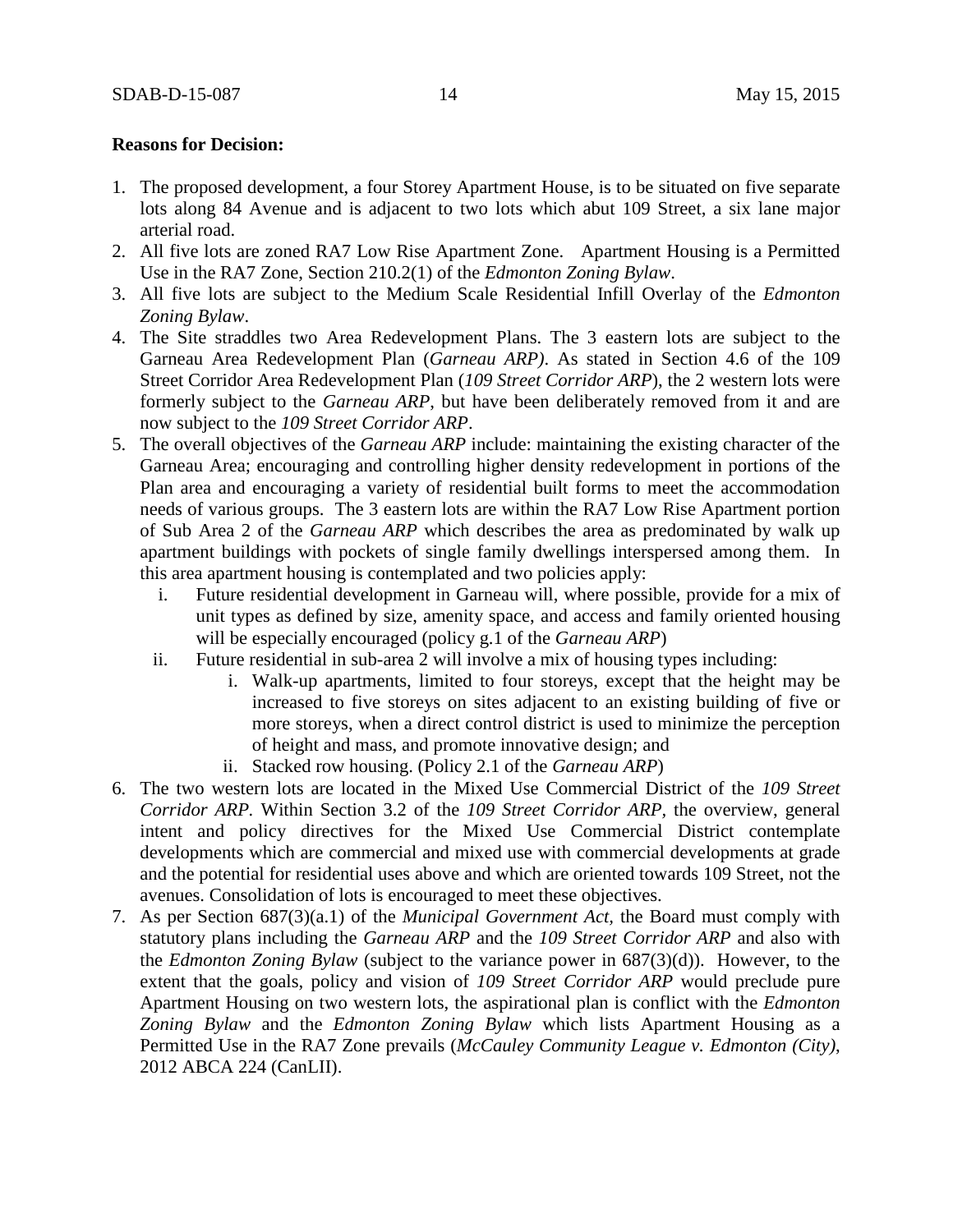- 8. The proposed development requires seven variances to the development regulations of the *Edmonton Zoning Bylaw*, the appropriateness of these variances is determined with consideration to all two applicable statutory plans, zoning bylaw and planning principles.
- 9. The Board acknowledges concerns in the letters of opposition from a neighbourhood resident and the Garneau Community League Planning Committee and also the concerns expressed at the hearing by representative of the Knox United Church, the adjacent neighbour to the north, and a neighbourhood resident.
- 10. The Board also notes support for the proposed development was received by the Appellant from neighbouring commercial property owners and residential owners as well as through an endorsement of the project by the Edmonton Development Committee.
- 11. A variance to Section 823.3(1)(c) to permit a Front Setback of 5.8 metres is warranted due to a unique situation on this blockface. The proposed development is east of two vacant lots currently used for surface parking. These lots are zoned CB2 General Business Zone. Future development on these sites would be subject to less stringent Setback requirements along 83 Avenue. The proposed development is west of two vacant lots also currently used for surface parking. Therefore, the blockface average was calculated based on properties to the east beyond the adjacent parking lots. The closest existing development on the blockface has a Front Setback of 5.40 metres which is within 0.40 metres of the proposed Front Setback. The proposed Front Setback of 5.8 metres exceeds the minimum required 3.0 metres Front Setback prescribed under section 823.3(1)(c). Any impact of the proposed Front Setback is also mitigated by proposed on-site Landscaping, at Grade patios and pocket parks. For these reasons, the impact of a 0.66 metres variance from the blockface average is minimal and has no material adverse impact.
- 12. A variance to allow the front entrance feature to project 2.76 metres into the required Front Yard is granted because any impact of the projection is mitigated by its airy and open design and also by on-site Landscaping. The Board notes that the allowed maximum 2.0 metres projection is conditional on a minimum Front Setback of 3.0 metres. The proposed Front Setback is 5.8 metres which also mitigates the impact of the additional 0.76 metres projection. The Board accepts the submission of the Appellant that the projection was designed at the request of the Edmonton Design Committee to identify the main front entrance and distinguish it from the other ground level entrances to individual dwellings.
- 13. The Board waives the requirement for recessed and partially recessed Balconies as per section 823.3(2)(j) based on the pictorial evidence that buildings in the immediate area that incorporate a wide variety of Balcony designs, including several examples of non-recessed Balconies. Non-recessed Balconies are not uncharacteristic of the area. In the proposed development, non-recessed Balconies are an integral to the building design and in conjunction with the glass and exterior finishes; they break up the massing and provide streetscape friendly elements.
- 14. The Board varies section 44(1)(a) to permit the parkade ramps for underground on-site parking to be located within the required Side Setbacks because these ramps were relocated and situated within the Side Setback to facilitate the provision of directly accessible ground floor patio areas for ground floor dwelling units. Relocating the parkade ramps as proposed to the rear and side of the Site will also help minimize potential negative impacts along 83 Avenue associated with vehicular access. The Board further notes that Transportation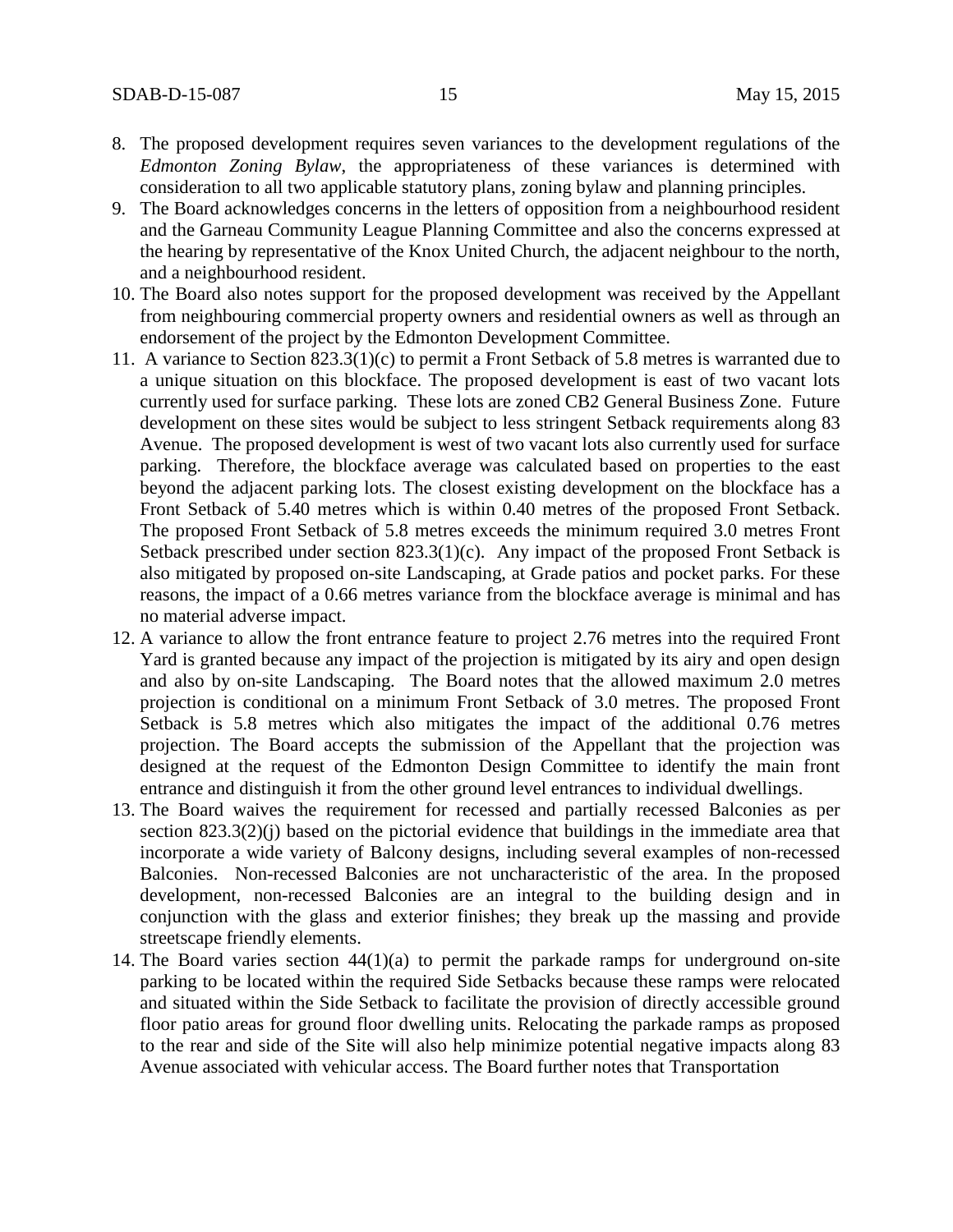Services has no issues with the proposed locations which were based on specific recommendations of the Edmonton Design Committee.

- 15. The Board accepts the submission of the Appellant that section 55.8(3)(a) which requires that the proportion of deciduous to coniferous shrubs shall be approximately 50:50 has been met for the minimum required number of trees and shrubs. Given that it is the addition of trees and shrubs over and above the required minimum which moves this ratio from approximately 50:50 to78:22, the Board waives this development regulation.
- 16. The Board varies the maximum Floor Area Ratio of 1.4 under Section 210.4(5) of the *Edmonton Zoning Bylaw* by 0.56 to 1.96. The proposed four Storey Apartment Building meets all applicable development regulations concerning maximum Site Coverage and Height requirements.
- 17. The Board accepts the submission of the Appellants that the proposed footprint and elevations could be the same as what is proposed if the building were redesigned to meet a Floor Area Ratio of 1.4. The Board holds that granting the variance in this situation would have no material adverse impact.
- 18. The maximum Density of 25 Dwellings per section 210.4(1) is varied by 19 Dwellings to permit a total of 44 Dwellings for the following reasons:
	- i. The location of the proposed development is one lot away from 109 Street and from Whyte Avenue (82 Avenue) along the perimeter of the residential core;
	- ii. The proposed development is in walking distance to commercial uses including retail shopping, groceries stores, restaurants, bars, clubs and banking facilities, and religious, community, recreational and educations developments including the University of Alberta and the University hospital;
	- iii. The proposed development is situated near the end of a residential block minimizing the potential for adverse traffic impacts for residents in the interior of the areas of the Garneau neighbourhood;
	- iv. A variance in Density at this location is consistent with the overall objectives to increase density of the inner city near transportation avenues, provide a variety of dwelling units including smaller and more affordable units, and promote the efficient use of existing resources contained in the City of Edmonton's Municipal Development Plan, *The Way We Grow*. The *109 Street Corridor ARP* and the *Garneau ARP* also support increased density and taller buildings at the perimeter of residential areas close to 109 Street and Whyte avenue.
	- v. The increase in Density is mitigated by the commercial and institutional nature of adjacent developments. Adjacent sites to the west and south are commercial sites zoned CB2 General Business Zone. The owners of those commercial properties, who will share vehicular access with the proposed development and are therefore impacted by the increased Density, have indicated support for the proposed development.
	- vi. While the Development Officer recognized he has no authority to vary Density per Section 11.4(2); he indicated that the proposed development is at an ideal location for a variance to increase Density.
	- vii. The Edmonton Design Committee which is charged in Section 4.2 of the *109 St Corridor ARP* with the responsibility to review and provide recommendations on development applications within the corridor the provided a letter with a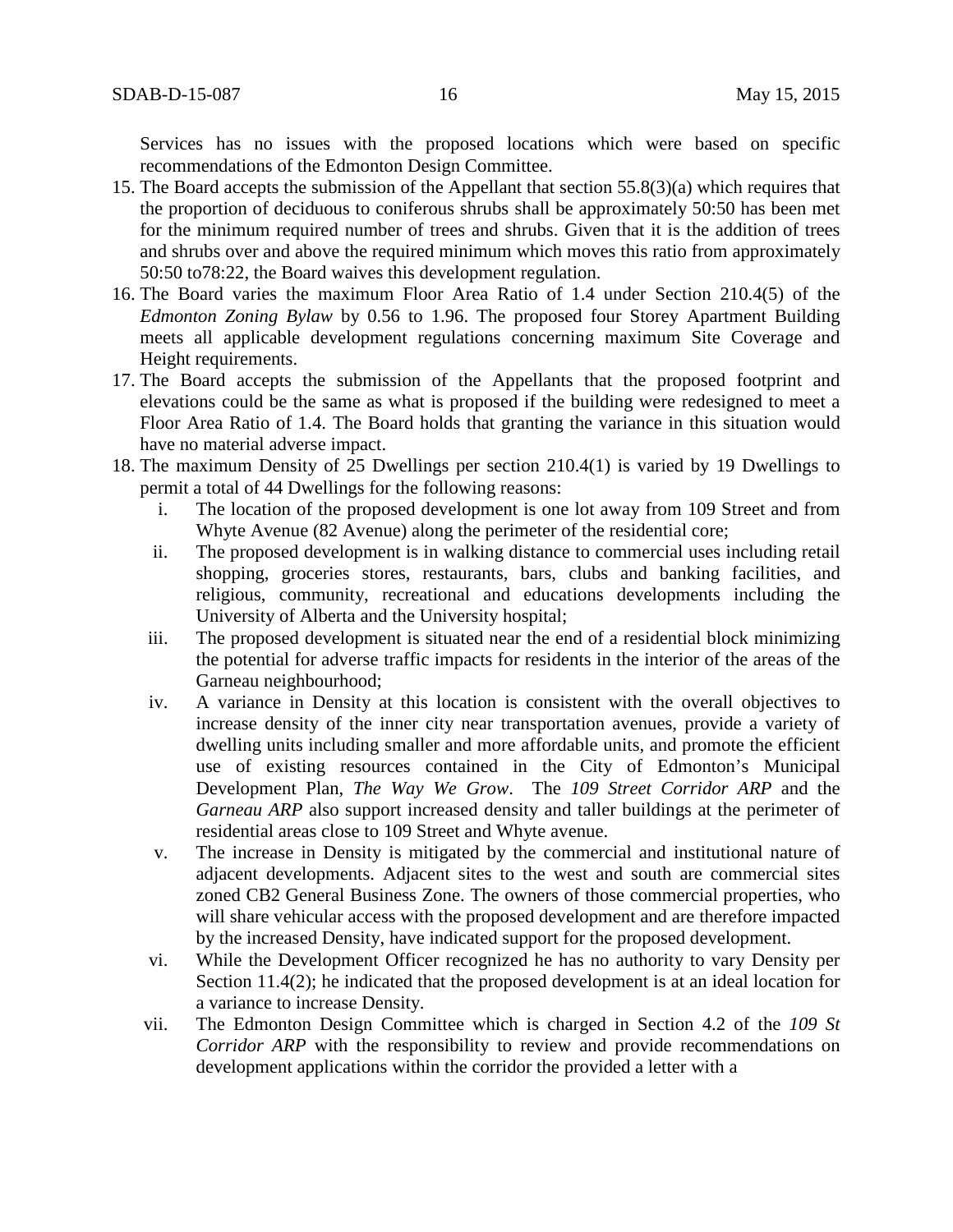recommendation of support for the proposed project which provides in part: "The Edmonton Design Committee supports the increased density and FAR that this project represents based on the location and urban design response."

- 19. Some objections to the development relate to the suitability of the architectural design and overall size. The Board notes that Apartment Housing is a Permitted Use and the requested variances do not relate to Height or Site Coverage. Sub Area 2 of the *Garneau ARP*  describes the area as predominated by walk up apartment buildings with pockets of single family dwellings interspersed among them. Pictorial evidence before the Board shows a variety of architectural designs for those walk up apartment buildings.
- 20. For the reasons above, the Board finds that overall, the proposed Apartment Housing is consistent with the *Garneau ARP*, including Policies G.1 and 2.1, and with the *109 Street Corridor ARP*, and the Municipal Development Plan, *The Way We Grow* and that the granted variances will not unduly interfere with the amenities of the neighbourhood or materially interfere with or affect the use, enjoyment or value of neighbouring parcels.

### **Important Information for Applicant/Appellant**

- 1. **THIS IS NOT A BUILDING PERMIT.** A Building Permit must be obtained separately from the Sustainable Development Department, located on the  $5<sup>th</sup>$  Floor, 10250 – 101 Street, Edmonton.
- 2. Obtaining a Development Permit does not relieve you from responsibility for complying with:
	- a) the requirements of the Edmonton Zoning Bylaw, insofar as those requirements have not been relaxed or varied by a decision of the Subdivision and Development Appeal Board;
	- b) the requirements of the Alberta Safety Codes Act,
	- c) the Alberta Regulation 204/207 Safety Codes Act Permit Regulation,
	- d) the requirements of any other appropriate federal, provincial or municipal legislation,
	- e) the conditions of any caveat, covenant, easement or other instrument affecting a building or land. (Refer to Section 5 of the Edmonton Zoning Bylaw, Bylaw No. 12800 as amended.)
- 3. When an application for a Development Permit has been approved by the Subdivision and Development Appeal Board, it shall not be valid unless and until any conditions of approval, save those of a continuing nature, have been fulfilled.
- 4. A Development Permit will expire in accordance to the provisions of Section 22 of the Edmonton Zoning Bylaw 12800 as amended.